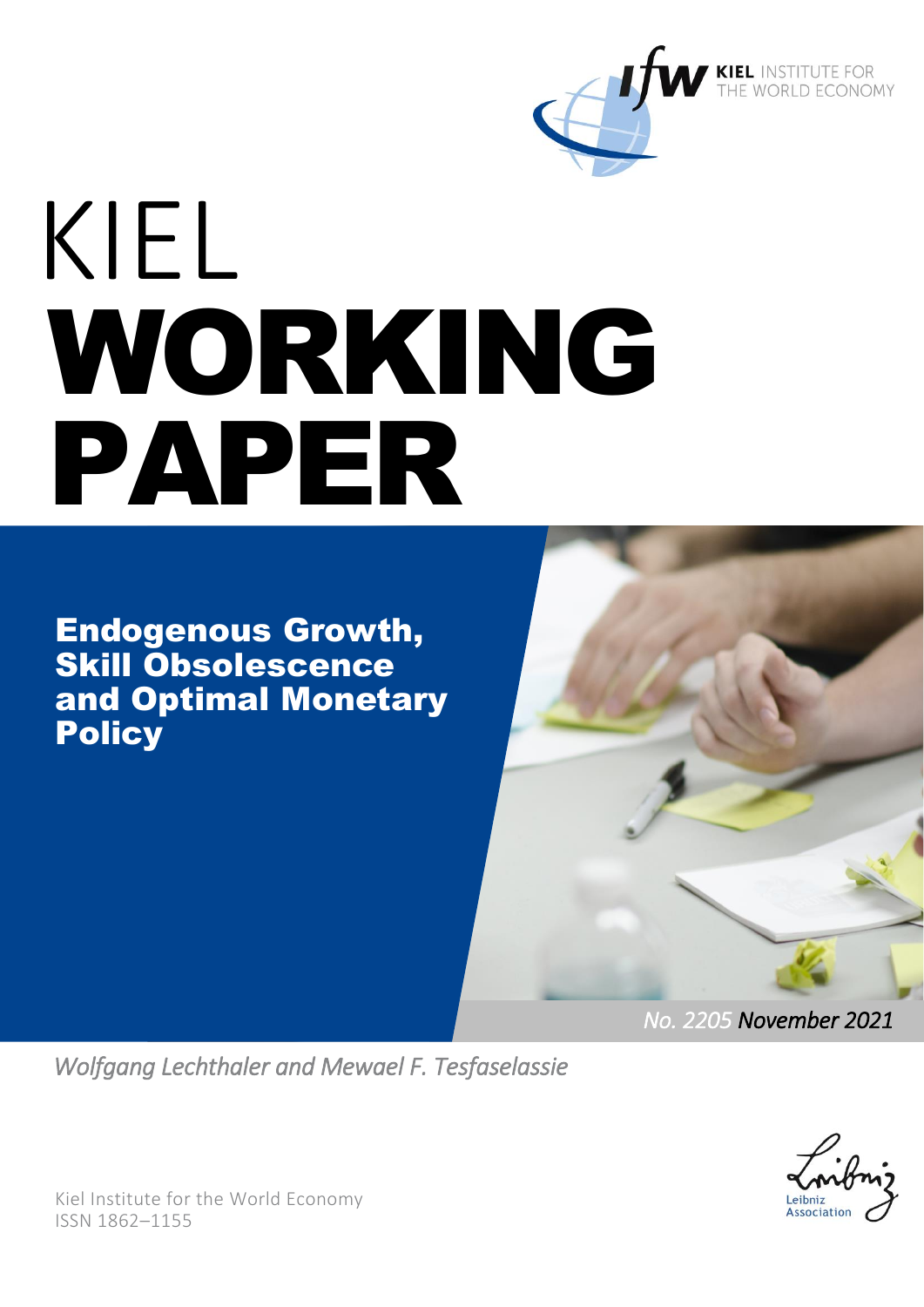

# ABSTRACT

# ENDOGENOUS GROWTH, SKILL OBSOLESCENCE AND OPTIMAL MONETARY POLICY<sup>1,2</sup>

*Wolfgang Lechthaler<sup>3</sup> and Mewael F. Tesfaselassie<sup>4</sup>*

We analyze Ramsey optimal monetary policy in a New-Keynesian model with search and matching frictions featuring (i) training costs due to skill loss from long-term unemployment and (ii) endogenous growth through learning-by-doing externalities. In a simplified two-period version of the model, the competitive equilibrium is shown to be inefficient due to two externalities: i) firms do not internalize the effects that hiring has on labor productivity through learning-by-doing; ii) firms do not fully internalize the effects that hiring has on future training costs. These externalities lead to inefficient fluctuations, thereby justifying deviations from price stability in response to productivity shocks. In a calibrated version of the full model we show significant deviations from price stability and significant differences between optimal monetary policy and monetary policy that follows a Taylor rule.

Keywords: skill loss, human capital growth, unemployment, Ramsey optimal monetary policy, labor market frictions, policy trade-off.

JEL: E24; E52

l

#### Wolfgang Lechthaler

Oesterreichische Nationalbank, Austria Otto-Wagner-Platz 3, 1090 Wien

Kiel Institute for the World Economy Kiellinie 66; D-24105 Kiel, Germany Email: wolfgang.lechthaler@ifw-kiel.de [www.ifw-kiel.de](http://www.ifw-kiel.de/) 

Mewael F. Tesfaselassie University of Antwerp

Prinsstraat 13, 2000 Antwerp, Belgium Email: mewael.tesfaselassie@uantwerpen.be https://www.uantwerpen.be/en/

*The responsibility for the contents of this publication rests with the author, not the Institute. Since working papers are of a preliminary nature, it may be useful to contact the author of a particular issue about results or caveats before referring to, or quoting, a paper. Any comments should be sent directly to the author.* 

*1*Disclaimer: Opinions expressed by the authors do not necessarily reflect the official viewpoint of the Oesterreichische Nationalbank or of the Eurosystem.

mewael.tesfaselassie@uantwerpen.be

*<sup>2</sup>* Acknowledgements: Financial support from the German Science Foundation is gratefully acknowledged.

*<sup>3</sup>*Oesterreichische Nationalbank, Austria and Kiel Institute for the World Economy, Germany. E-mail: wolfgang.lechthaler@oenb.at.

*<sup>4</sup>* Corresponding author: University of Antwerp, Prinsstraat 13, 2000 Antwerp, Belgium. E-mail: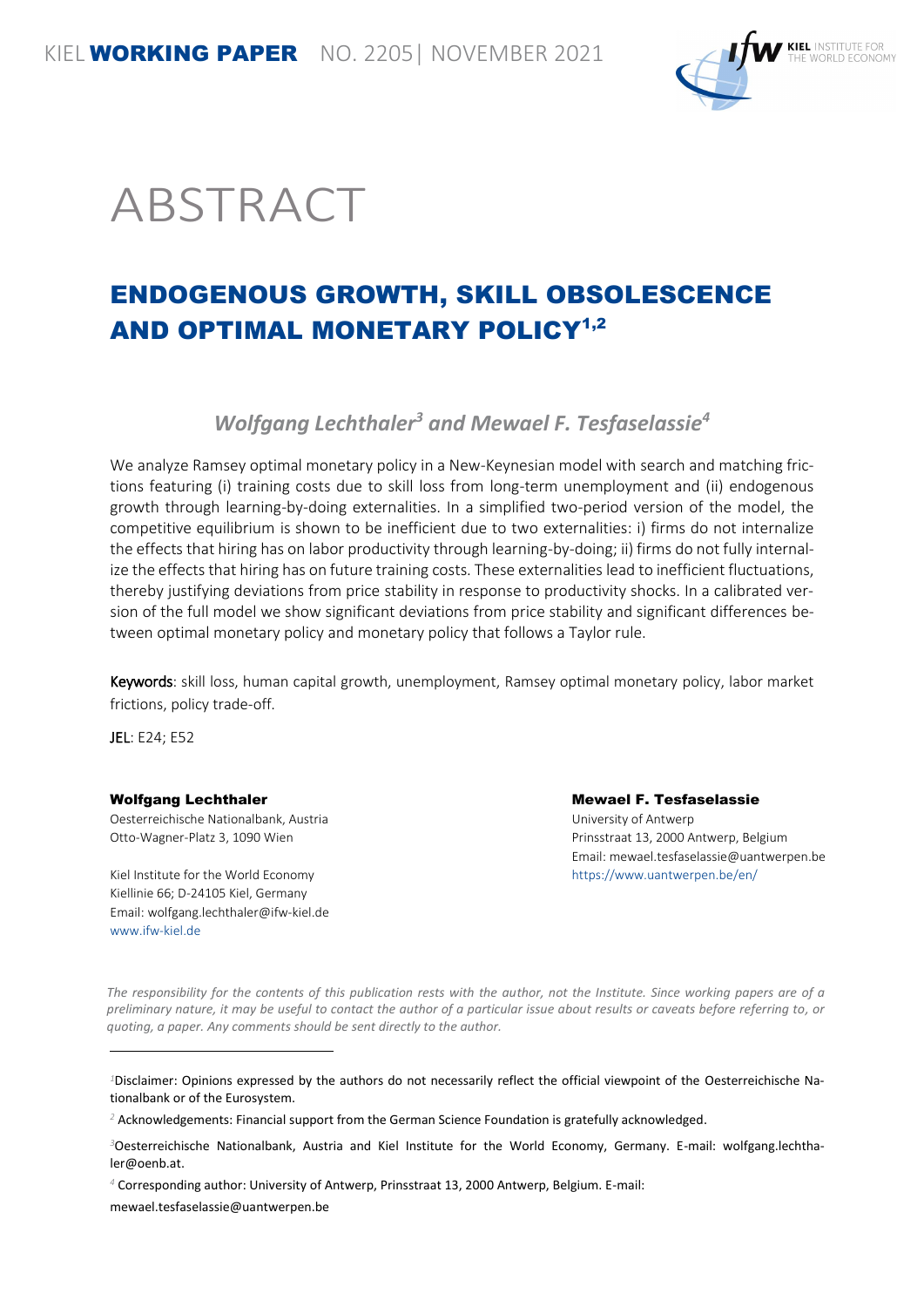# Endogenous Growth, Skill Obsolescence and Optimal Monetary Policy1,2

Wolfgang Lechthaler<sup>3</sup> and Mewael F. Tesfaselassie<sup>4</sup>

#### Abstract

We analyze Ramsey optimal monetary policy in a New-Keynesian model with search and matching frictions featuring (i) training costs due to skill loss from long-term unemployment and (ii) endogenous growth through learning-by-doing externalities. In a simplified two-period version of the model, the competitive equilibrium is shown to be inefficient due to two externalities: i) firms do not internalize the effects that hiring has on labor productivity through learning-by-doing; ii) firms do not fully internalize the effects that hiring has on future training costs. These externalities lead to inefficient fluctuations, thereby justifying deviations from price stability in response to productivity shocks. In a calibrated version of the full model we show significant deviations from price stability and significant differences between optimal monetary policy and monetary policy that follows a Taylor rule.

JEL Classification: E24; E52

Keywords: skill loss, human capital growth, unemployment, Ramsey optimal monetary policy, labor market frictions, policy trade-off.

 $1$  Disclaimer: Opinions expressed by the authors do not necessarily reflect the official viewpoint of the Oesterreichische Nationalbank or of the Eurosystem.

 $2$ Acknowledgements: Financial support from the German Science Foundation is gratefully acknowledged.

<sup>3</sup>Oesterreichische Nationalbank, Austria and Kiel Institute for the World Economy, Germany. E-mail: wolfgang.lechthaler@oenb.at.

<sup>4</sup>Corresponding author: University of Antwerp, Prinsstraat 13, 2000 Antwerp, Belgium. E-mail: mewael.tesfaselassie@uantwerpen.be.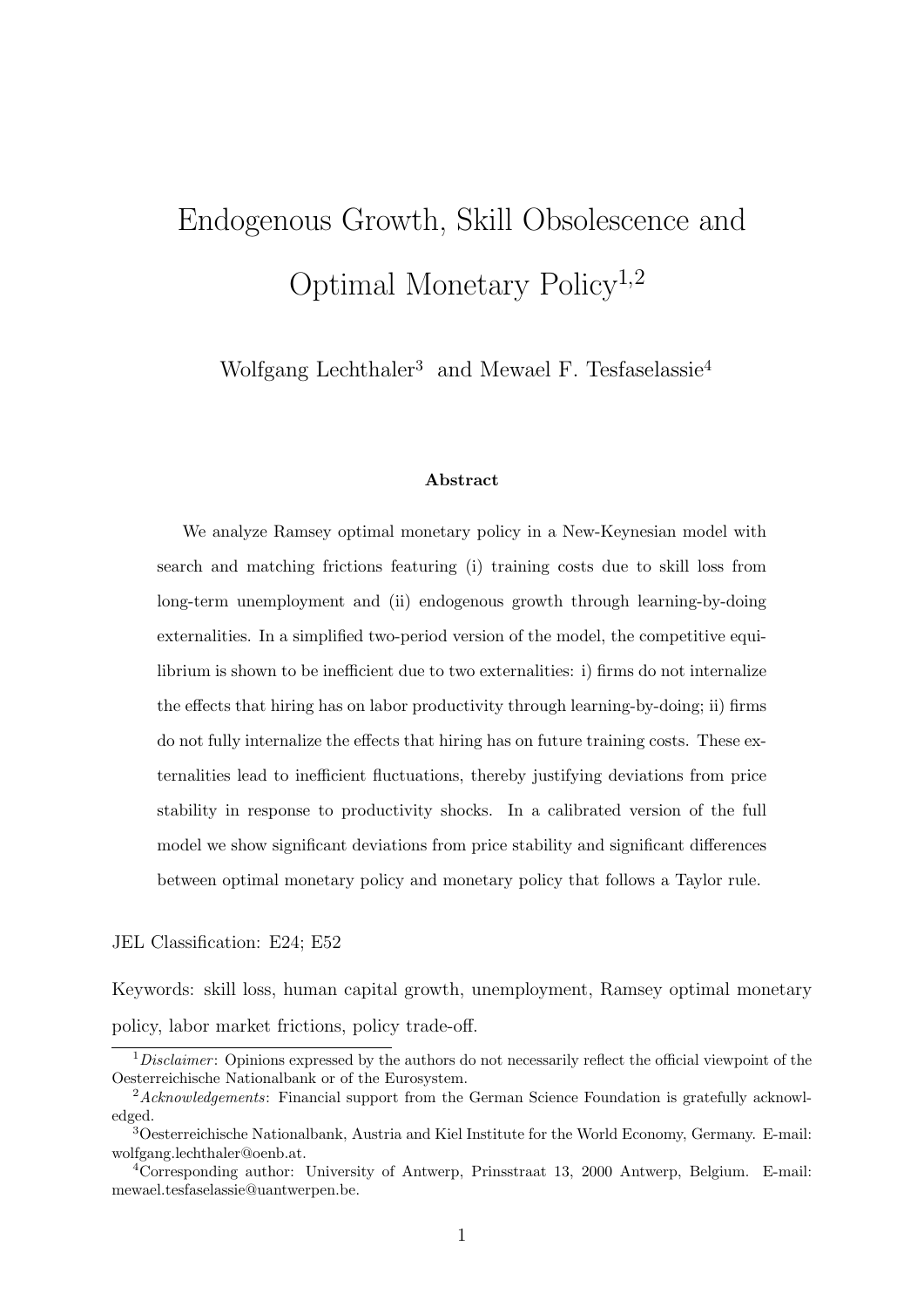# 1 Introduction

The past two recessions have been challenging for macroeconomic stabilization policy. Both recessions featured an unusually strong increase in the share of long-term unemployed workers. As Figure 1 illustrates the share of long-term unemployed in the US peaked at about 45% during the Great Recession and during the COVID-19 pandemic, while in previous recessions the share of long-term unemployed never exceeded 25%. Furthermore, while the long-run effects of the COVID-19 pandemic are still unclear, most commentators agree that the Great Recession had permanent negative effects for GDP. This has led to a renewed interest in the hysteresis effects of deep recessions (see Cerra, Fatas, and Saxena (2020) for a recent survey). The implications of these two phenomena for macroeconomic stabilization policy are still underexplored.



Figure 1: The share of long-term unemployment in total unemployment in the US. Source: FRED

In this paper we analyze the role of endogenous growth and skill-loss from long-term unemployment for optimal monetary policy. We do this in a tractable way, by introducing training costs associated with skill upgrading and learning-by-doing externalities into a New Keynesian model with search and matching frictions. These two features of the model are complementary to each other. Our model is based on Lechthaler and Tesfaselassie (forthcoming), who show that the model can account for key features of the Great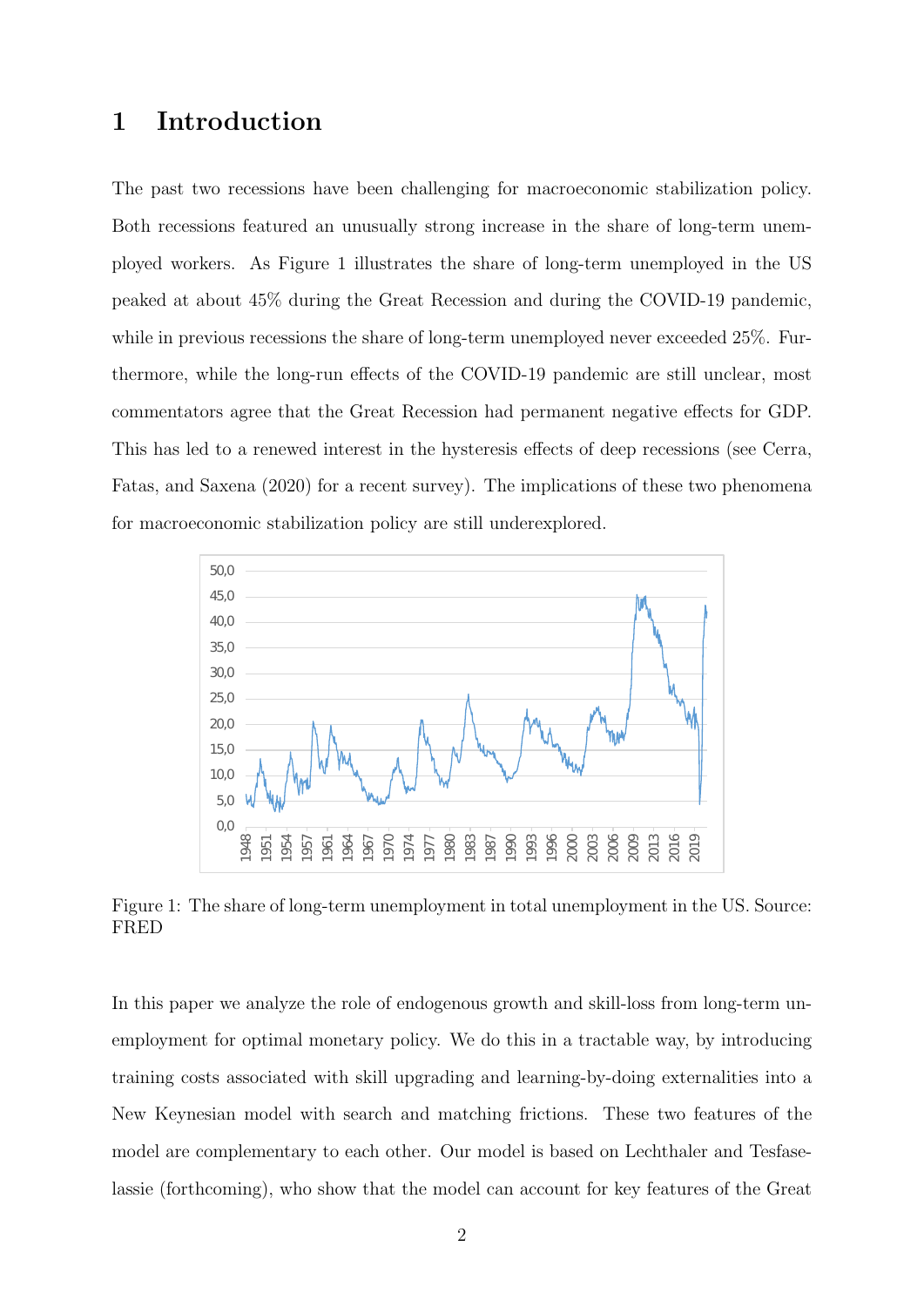Recession: (i) the "productivity puzzle"–the permanent gap between productivity and output relative to pre-crisis trends, and (ii) the "missing disinflation puzzle"–the relative stability of inflation despite the pronounced fall in output.

Our analysis of optimal monetary policy proceeds in two stages. First, we consider a simple two-period model, and show the inefficiency of the competitive equilibrium analytically by comparing it to the outcome under the planner's problem. We identify two externalities: i) firms do not internalize the effects that hiring has on labor productivity through learning-by-doing; ii) firms do not fully internalize the effects that hiring has on future training costs. The importance of the latter externality depends on the degree to which training costs are reflected in negotiated wages. Interestingly, even if wage bargaining if efficient, the externality still matters because future employers are not represented in the bargaining process.

Second, in a calibrated version of the full, infinite-horizon, model we illustrate our results quantitatively and conduct sensitivity analysis. Using impulse response functions we show that the Ramsey optimal policy deviates from price stability so as to reduce inefficient fluctuations in response to a temporary productivity shock. We also analyze the sensitivity of optimal policy to the degree of sunkness in training costs and the strength of the learning-by-doing externality from aggregate employment to human capital accumulation and productivity growth. We show optimal inflation volatility is lower the lower the degree of sunkness in training costs and the weaker the positive externality from aggregate employment to productivity growth.

Related literature. A number of studies examine Ramsey optimal monetary policy in the presence of frictions in the labor market. The main finding in these studies is that optimal monetary policy deviates from price stability in response to inefficient employment fluctuations implied by labor market distortions. Faia (2009) shows the deviation from price stability when relaxing the Hosios condition for efficiency of the competitive equilibrium, which is that workers' bargaining power should equal the elasticity of the matching function with respect to unemployment. Thomas (2008) derives a quadratic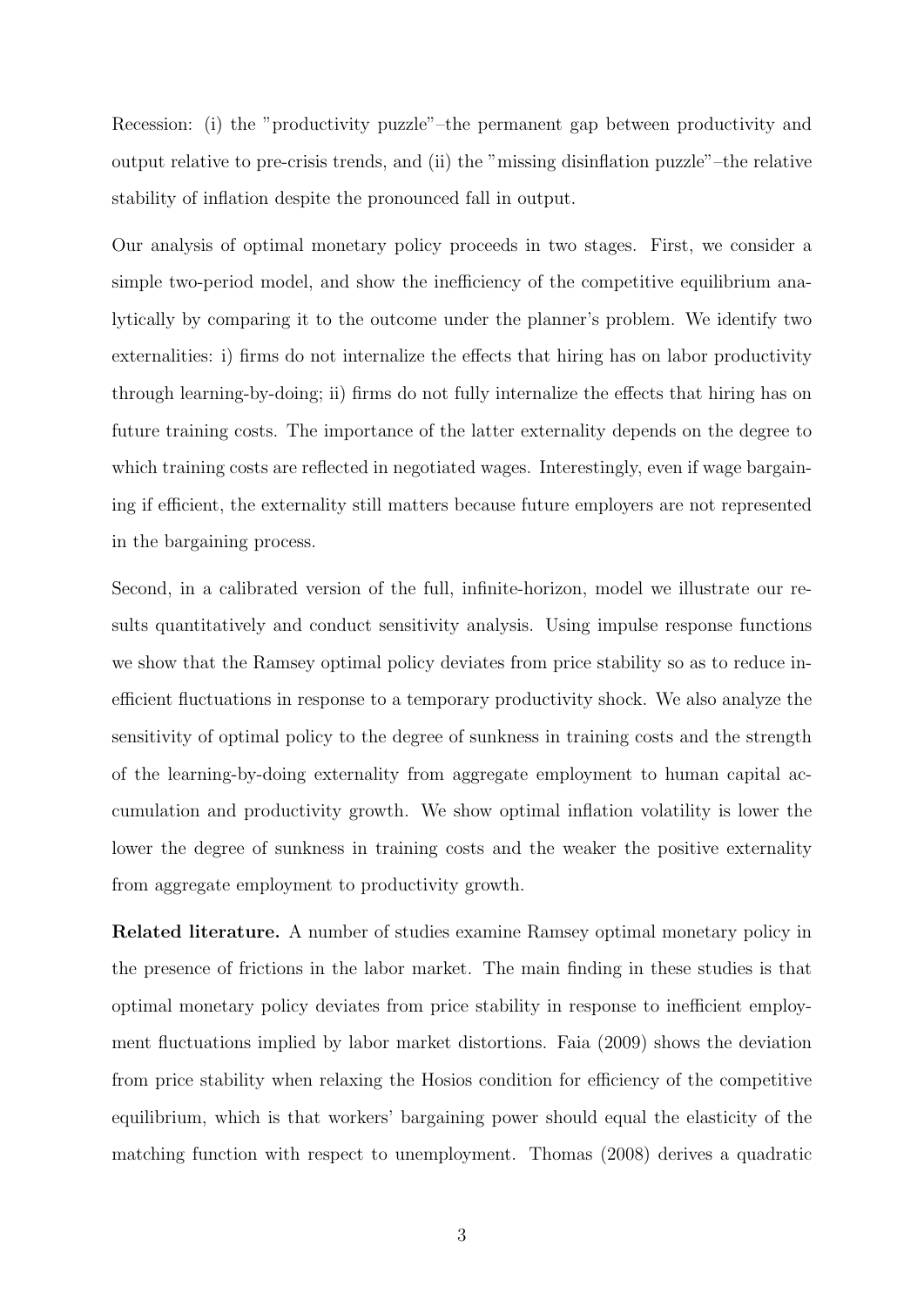approximation of the welfare function around a non-distorted steady state in a search and matching model with real-wage staggering and convex costs of posting vacancies, which generate monetary trade-offs. Ravenna and Walsh (2011) also derive a quadratic approximation of household welfare under flexible real wages and rationalize monetary trade-offs by assuming stochastic fluctuations in worker-firm bargaining shares. Faia, Lechthaler, and Merkl (2014) study optimal monetary policy in a labor selection model and show that optimal inflaton volatility rises with firing costs. Lechthaler and Snower (2013) study optimal monetary policy in a model with quadratic employment adjustment costs, where these costs depend on aggregate employment, thereby implying externalities in hiring decisions. Lechthaler and Tesfaselassie (2019) extend the search and matching model to include exogenous productivity growth and show that higher productivity growth exacerbates the effects of labor market distortions, thus calling for larger deviations from price stability. None of these papers consider endogenous growth and/or skill loss through long term unemployment as we do. Closer to our paper, Annicchiarico and Rossi (2013) consider optimal monetary policy in the presence of learning-by-doing but within the standard New-Keynesian model with competitive labor markets. Our analysis allows us to consider not only the role of labor market frictions and skill loss but also the complementarity between endogenous growth and skill loss.

The positive and normative implications of sunk costs have been studied within the labor search literature but, to our knowledge, not within the optimal monetary policy and business cycle literature. For instance, Acemoglu and Shimer (1999) study the efficiency of the search and matching model under the assumption that a firm makes ex ante investments before matching with a worker. They show that there is inefficiency provided investment costs are sunk, and the inefficiency can only be prevented by removing all the bargaining power from the worker. Cheron (2005) shows that when fixed matchspecific costs are not sunk, the Hosios condition guarantees efficiency of the decentralized economy. Miyamoto (2011) finds similar results in the case where match-specific costs are endogenously determined. Pissarides (2009) introduces sunk matching costs as an amplification mechanism within the search and matching model, with the purpose of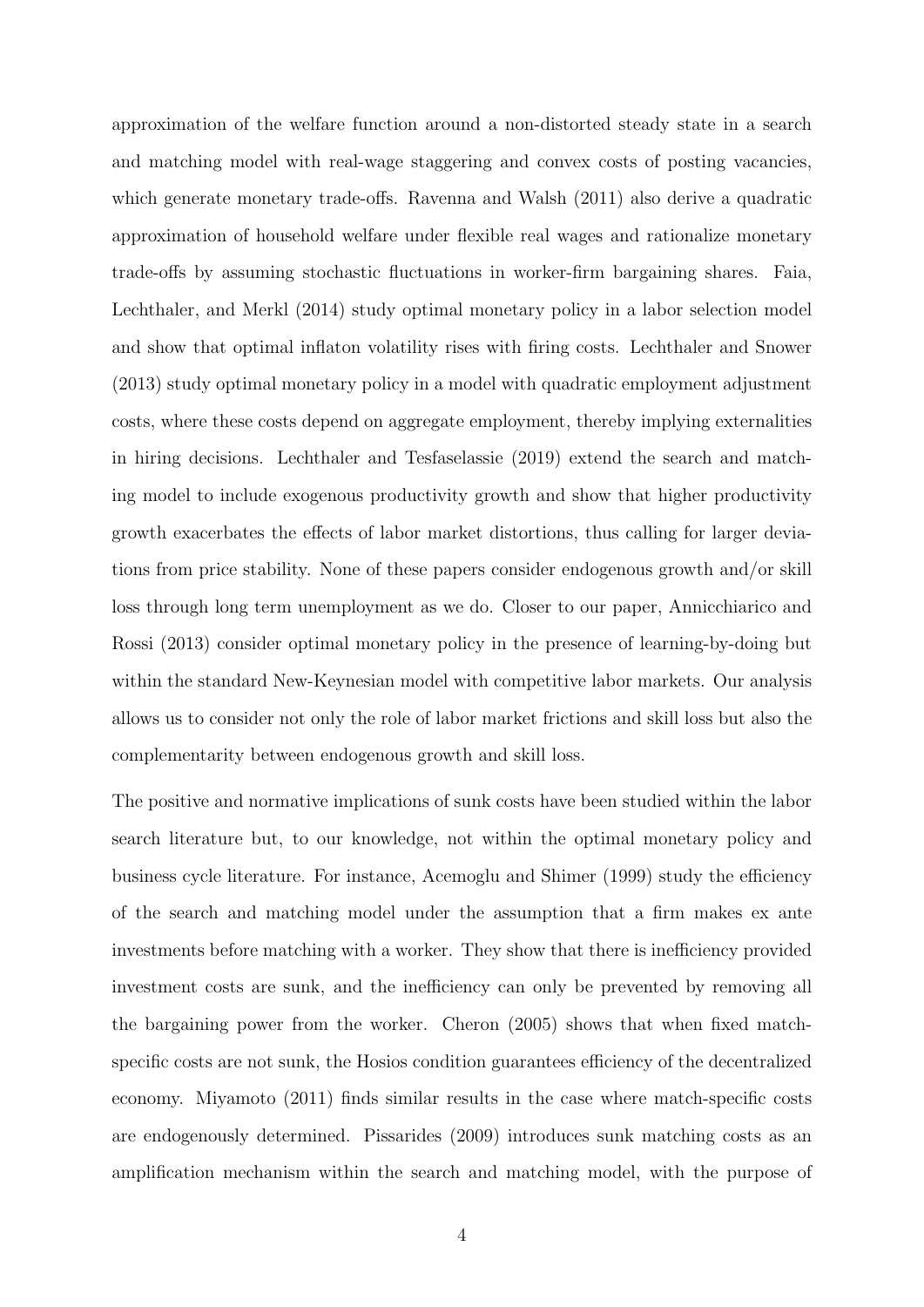matching key labor market facts (in particular the volatility of unemployment).

There exists a small body of theoretical work that examines the relation between business cycle persistence and long-run output in the presence of endogenous growth. Chang, Gomes, and Schorfheide (2002) use learning-by-doing as a propagation mechanism in a real business cycle model. In their model, an increase in the number of hours worked contributes to future improvements in labor skills. Stadler (1990) compares the properties of real and monetary business cycle models in the presence of endogenous growth arising from learning-by-doing. A temporary shock is shown to induce a permanent upward shift in the aggregate production function, thus having long-run effects. Engler and Tervala (2018) use a two-country New-Keynesian model to show that the fiscal output multiplier is significantly larger in the presence of learning-by-doing. Jordà, Singh, and Taylor (2020) demonstrate that monetary policy shocks can have long-lasting effects on productivity and output. Unlike our paper all these models abstract from labor market frictions and/or optimal monetary policy.

The rest of the paper proceeds as follows. In section 2 we present the simple, two-period model and analytically show the inefficiency of the decentralized economy in the presence of the two externalities of the model. In section 3 we present the full, infinite-horizon, model. In section 4 we derive the objective of the Ramsey planner in the infinite-horizon model. Section 5 discusses the calibration of the model and presents the main results. Section 6 shows the relationship between the two externalities and optimal inflation volatility. Section 7 concludes.

# 2 A two-period model

#### 2.1 General setup

In this section we develop a simple model with search and matching frictions, endogenous growth through learning-by-doing, and skill-loss through long-term unemployment and demonstrate that this model features two externalities: i) private firms do not internalize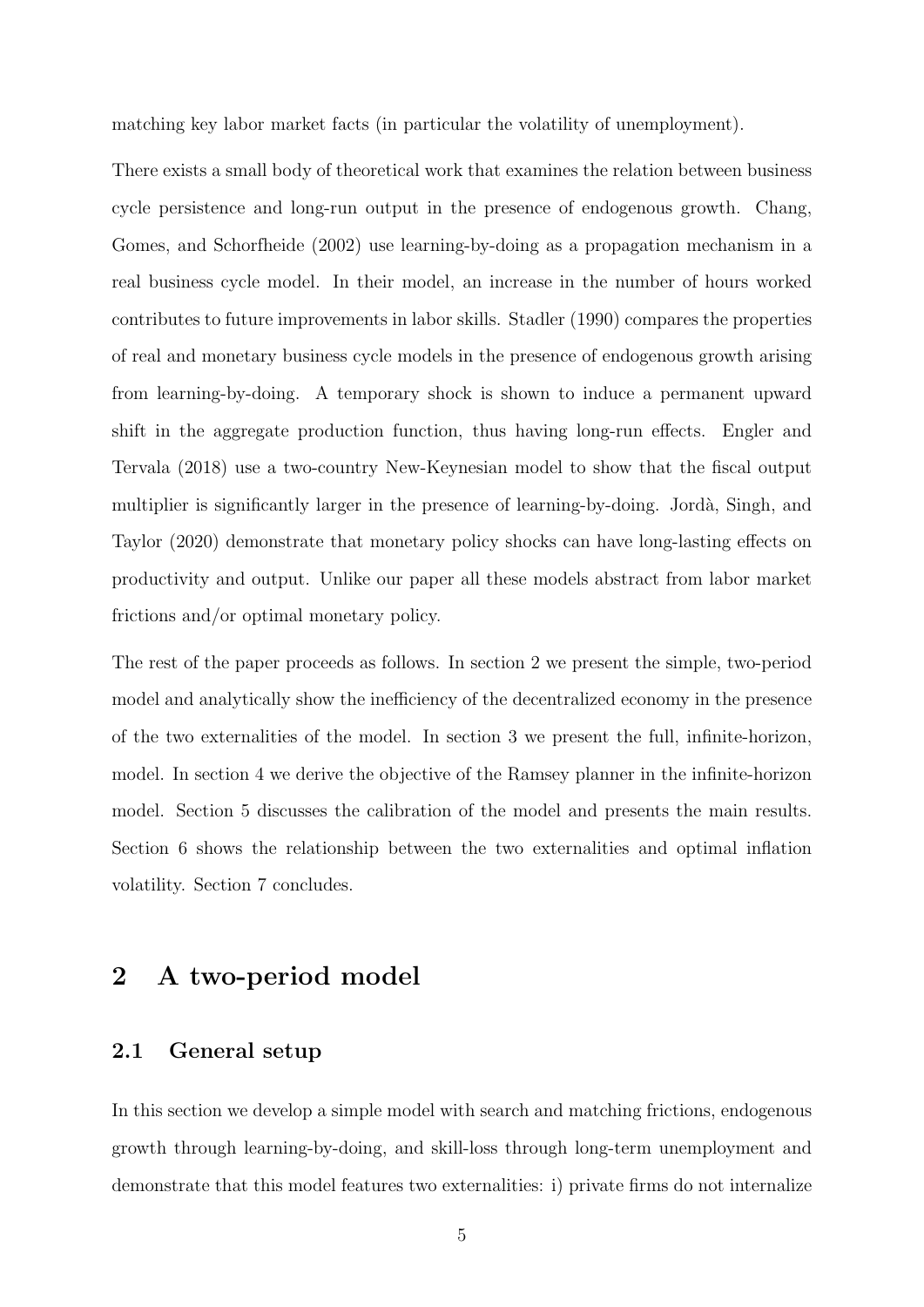the effects of their decision on human capital growth; ii) private firms do not (fully) internalize the effects of their decisions of future training costs. These two externalities imply that even the economy without rigid prices and without monopolistic distortion is inefficient, giving the Ramsey planner a motive to deviate from price stability.<sup>1</sup>

To be able to show these two externalities analytically and to develop the intuition behind these results, we use a model with the minimal structure that allows us to develop these insights. Most importantly, we restrict the model to two periods which has the advantage of simplifying the wage bargaining process substantially. After having developed these insights we will use a full-fledged model for numerical analysis in section 3.

Workers are assumed to be risk neutral and live for two periods. The mass of workers is normalized to unity. The labor market is characterized by search and matching frictions. In the first period all workers start unemployed but have sufficient human capital and thus do not need training. All jobs last for only one period so that the number of searchers in both periods is unity. Those workers that find a job in the first period maintain their human capital and in aggregate generate endogenous growth in productivity through learning-by-doing. However, after production takes place all employed workers lose their job and start looking for a new job in period 2 (i.e., the separation rate is unity). Those workers that do not find a job in the first period lose their human capital and need training in the second period before production takes place (if they find a job).

The number of matches,  $M_t$ ,  $t \in \{1, 2\}$ , is determined by a constant returns-to-scale matching function, with the number of searching workers  $S_t$ , and the number of posted vacancies  $V_t$  as its arguments

$$
M_t = \mu S_t^{\alpha} V_t^{1-\alpha} = \mu V_t^{1-\alpha},\tag{1}
$$

where  $\mu > 0$  is a scale parameter describing the efficiency of the labor market and  $\alpha > 0$  is the elasticity of the matching function. The second equality follows from our assumption that all workers have to search for a job in both periods, i.e.,  $S_t = 1$ . Dividing equation

<sup>&</sup>lt;sup>1</sup>If the economy with flexible prices was efficient and the monopolistic distortion can be offset by a subsidy, the Ramsey planner would find it optimal to mimic the economy with flexible prices by holding the price level constant.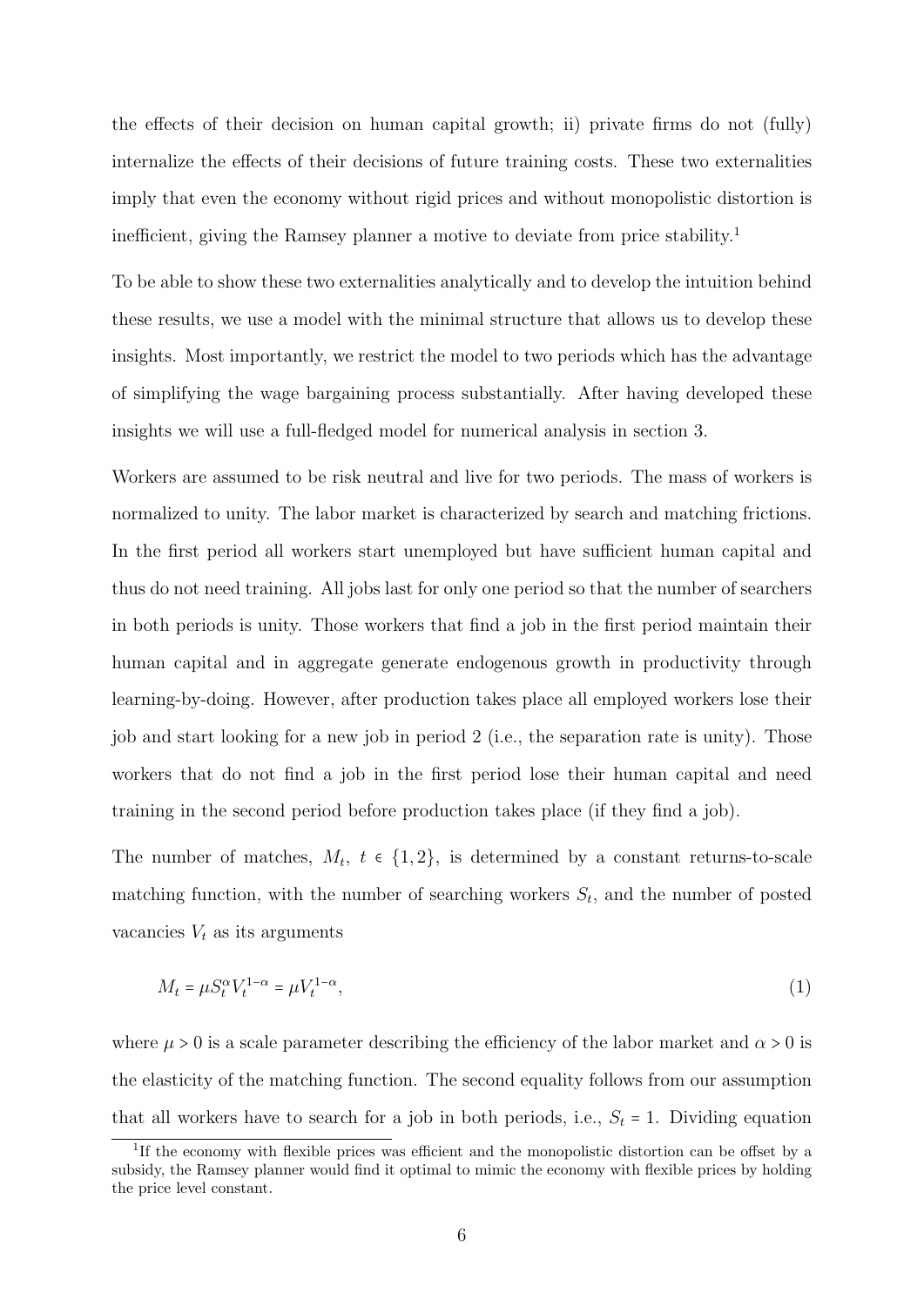(1) by  $V_t$  and defining labor market tightness as  $\theta_t \equiv V_t/S_t$  we can write the vacancy filling rate as

$$
q(\theta_t) \equiv \frac{M_t}{V_t} = \mu \theta_t^{-\alpha}.
$$
\n<sup>(2)</sup>

Similarly, the job-finding rate is given by  $\theta_t q(\theta_t)$ .

Learning-by-doing as a driver of endogenous growth is introduced in a standard way: higher aggregate employment  $N_t$  generates a positive externality on the accumulation of aggregate human capital  $H_{t+1}$  (due to enhanced opportunities of learning-by-doing). To capture this phenomenon aggregate human capital in period 2 is given by  $2^2$ 

$$
H_2 = BN_1 H_1 \equiv h(N_1, H_1),\tag{3}
$$

where  $B > 0$  is a scale parameter, and  $H_1$  is exogenously given.

If in period 2 a firm is matched with a worker that was unemployed in period 1, the firm needs to upgrade the matched worker's skill at a cost of  $\chi$ . The expected training cost in period 2 per hired worker  $TC_2$  is thus an increasing function in the share of period 1 unemployed  $u_1 = 1 - N_1$  in total job searchers in period 2,

$$
TC_2 = \frac{u_1}{S_2} \chi = u_1 \chi. \tag{4}
$$

Each worker is member of a risk-neutral representative household with a continuum of members. Unemployed worker receive unemployment benefits equal to  $u<sub>b</sub>$ . As is common in the literature, we assume that income is pooled within the household so that consumption is equalized across employed and unemployed members. Each period the household consumes all income. It discounts future consumption by the subjective discount factor,  $\beta$ .

<sup>&</sup>lt;sup>2</sup>As is common in the endogenous growth literature the change in human capital is linear in the level of human capital. It is the absence of diminishing returns in human capital accumulation that allows the model to generate sustained growth.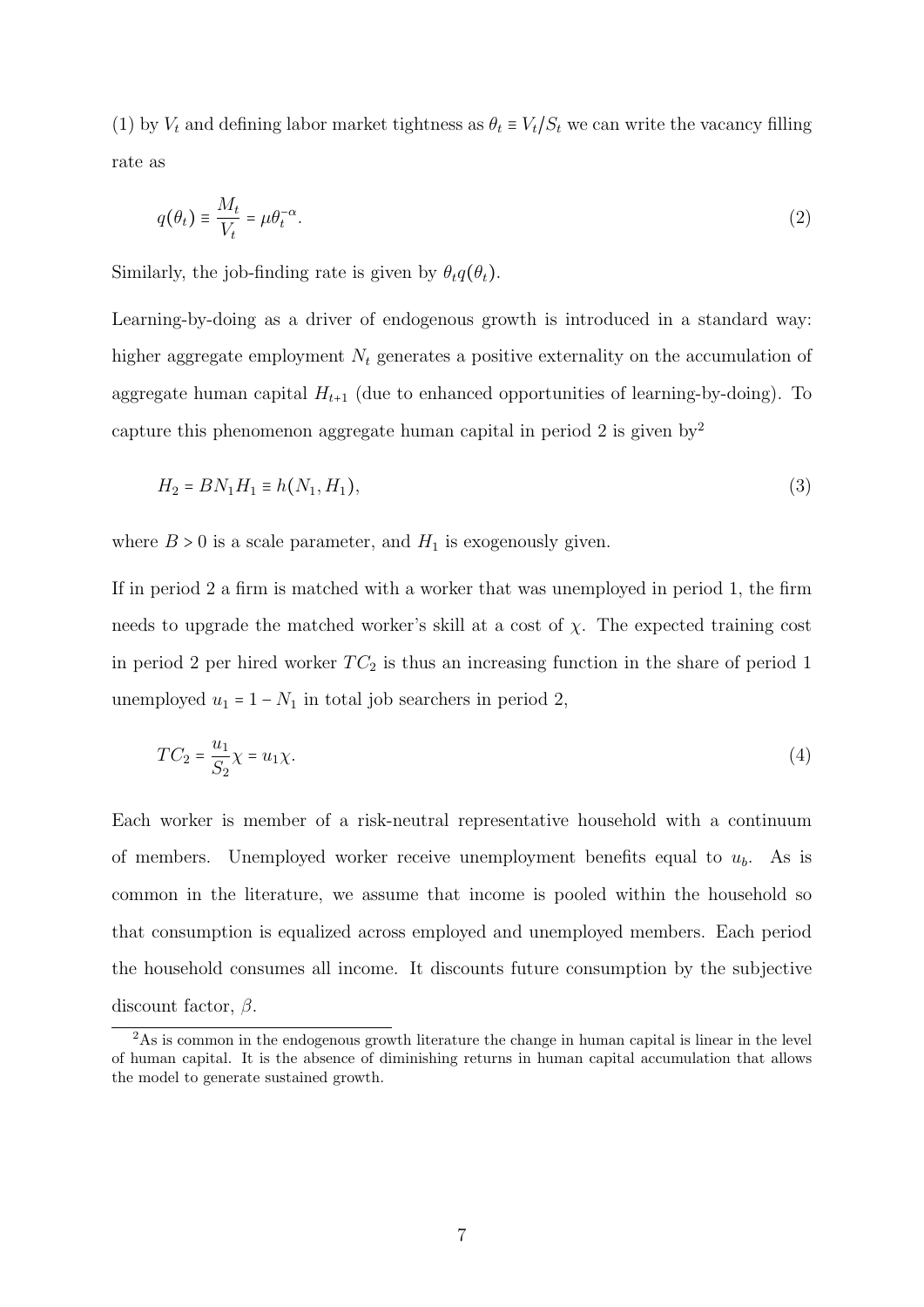#### 2.2 Decentralized economy

This section illustrates the solution of the decentralized, competitive economy in which wages are determined via Nash-bargaining. The model is solved backwards, starting with period 2.

Second period. Since in period 2 we do not need to take account of future values the firm values are simply given by the following static equations

$$
J_2^S = H_2 - w_2^S
$$
 and  $J_2^L = H_2 - w_2^L$ ,

where  $J^S$  and  $J^L$  denote, respectively, gross firm value from hiring short-term and longterm unemployed workers, while  $w<sup>S</sup>$  and  $w<sup>L</sup>$  are the corresponding wages. The price of output is normalized to unity and the output/productivity of workers is solely determined by their human capital, which is  $H_2$ . The human capital of a worker who was unemployed in period 1 is also  $H_2$  because the training upgrades the worker's skills before production takes place. The value of hiring a long-term unemployed, net of the training cost  $\chi$ , is then  $J_2^L$  –  $\chi$ .

The corresponding worker values are

$$
W_2^S = w_2^S, \quad W_2^L = w_2^L \quad and \quad U_2 = u_b,
$$

where the value of unemployment  $U_2$  is equal across workers, i.e., independent of employment in period 1.

Wages are set according to Nash bargaining so that the optimal surplus sharing rule for matches with the short-term unemployed (respectively, long-term unemployed) is given by  $W_2^S - U_2 = (1 - \nu)/\nu J_2^S$ , (respectively,  $W_2^L - U_2 = (1 - \nu)/\nu (J_2^L - \xi \chi)$ ), where  $\nu$  is the bargaining power of the firm. The parameter  $\xi$  governs the extent to which training costs are sunk at the time of wage bargaining with a long-term unemployed worker. When  $\xi = 0$  training costs are fully sunk and not at all reflected in the negotiated wage. By contrast, when  $\xi = 1$  training costs are not sunk at all and fully reflected in the negotiated wage (and borne by the worker according his bargaining power). Combining the surplus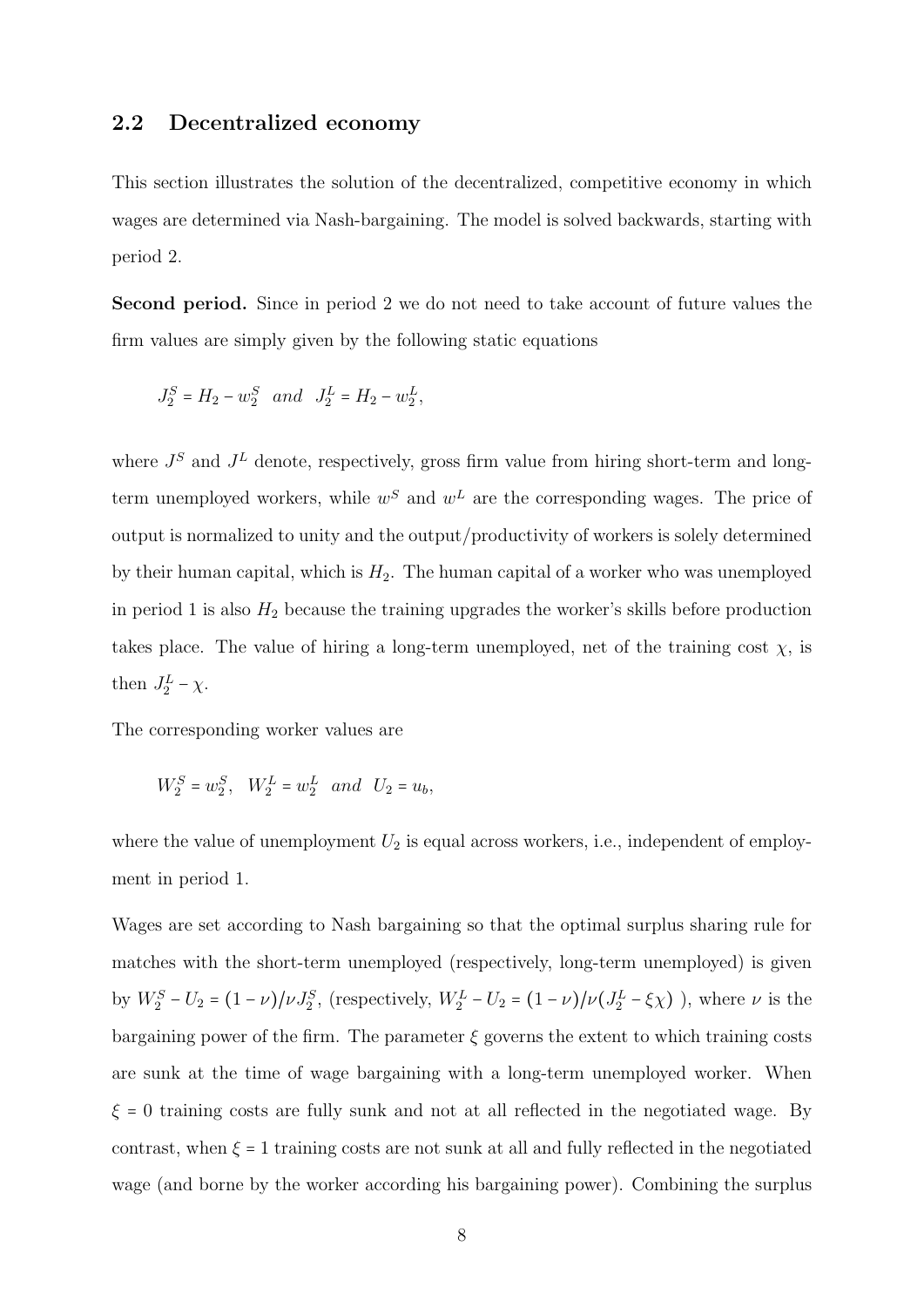sharing rules, the job values and worker values gives the wage rules

$$
w_2^S = \nu u_b + (1 - \nu) H_2
$$
 and  $w_2^L = \nu u_b + (1 - \nu) (H_2 - \xi \chi)$ .

The bargained wages are a weighed average of unemployment benefits and period-2 productivity net of training costs that are part of the wage bargaining with the long-term unemployed. Here it is the main advantage of the two-period structure that future values do not enter the wage bargaining, implying simpler wage equations.

Free entry of firms implies that the value of a vacancy is zero. This implies the following vacancy creation condition for period 2

$$
\frac{\kappa}{q(\theta_2)} = (1 - u_1) J_2^S + u_1 (J_2^L - \chi). \tag{5}
$$

Substituting out the value functions, equation (5) can be rewritten as

$$
\frac{\kappa}{q(\theta_2)} + u_1 \chi \left(1 - \left(1 - \nu\right) \xi\right) = \nu \left(H_2 - u_b\right). \tag{6}
$$

That is, the expected cost of hiring a worker, including the firm's share of the expected training cost equals the expected firm-profit generated by the worker.

First period. In period 1 all workers have equal human capital, so there is only one wage level, one equation defining firm-value  $J_1$ , and two equations defining worker values,  $W_1$  and  $U_1$ ,

$$
J_1 = H_1 - w_1,
$$
  
\n
$$
U_1 = u_b + \beta \left( \theta_2 q(\theta_2) w_2^L + (1 - \theta_2 q(\theta_2)) u_b \right),
$$
  
\n
$$
W_1 = w_1 + \beta \left( \theta_2 q(\theta_2) w_2^S + (1 - \theta_2 q(\theta_2)) u_b \right).
$$

The value of a firm is just given by its contemporaneous profits. There is no continuation value because all jobs are destroyed at the end of period 1. For workers the continuation values depend on the employment status, because unemployed workers need retraining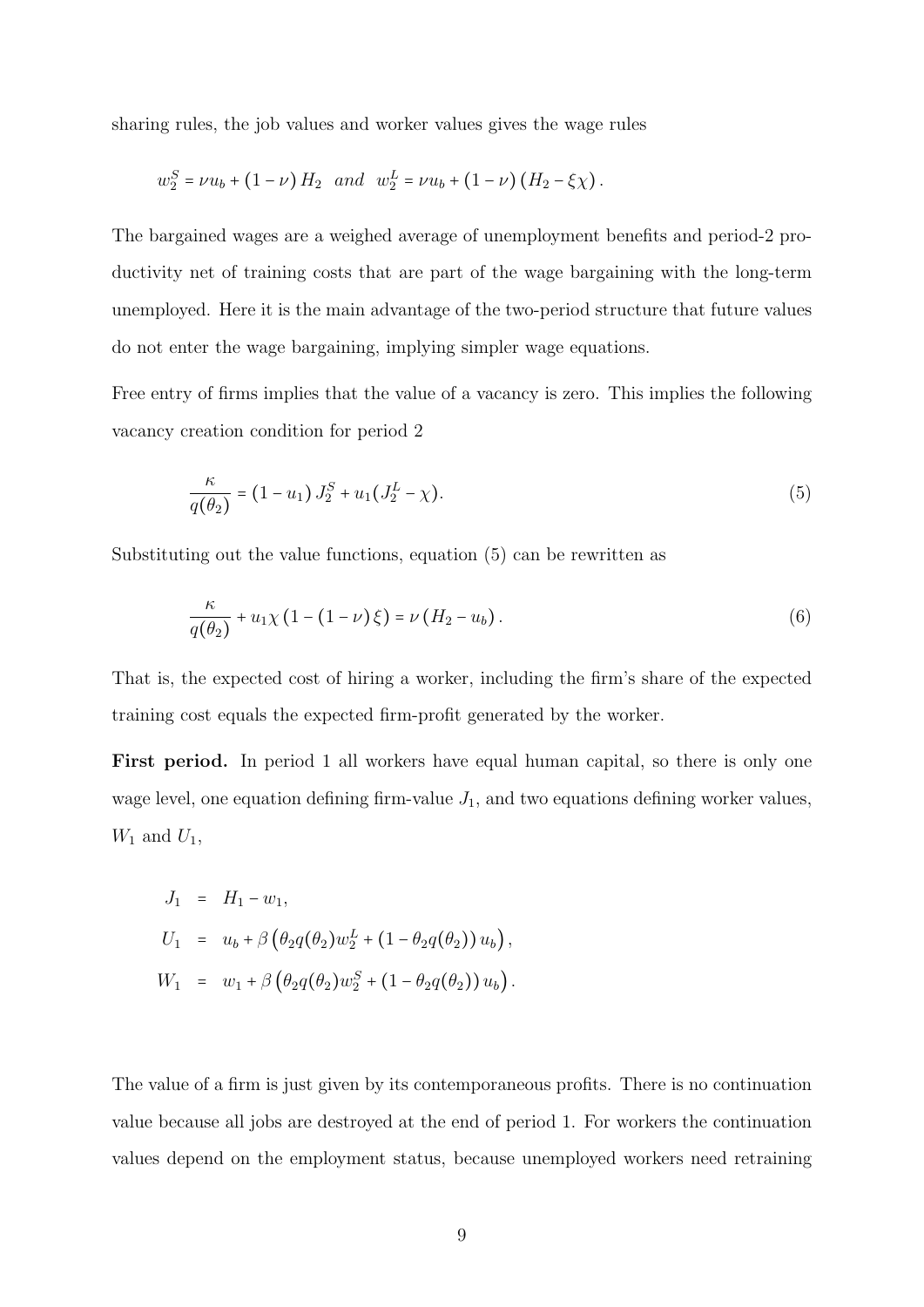in period 2 if they are to become productive, implying a lower wage if training costs are shared.

As before, the surplus sharing rule is  $W_1 - U_1 = [(1 - \nu)/\nu]J_1$  so that the bargained wage is given by

$$
w_1 = \nu \left[ u_b - \beta \theta_2 q(\theta_2) \left( 1 - \nu \right) \xi \chi \right] + (1 - \nu) H_1.
$$

Note that, unless  $\xi = 0$  (training costs are sunk) the threat point of a worker is lower than the unemployment benefit  $u<sub>b</sub>$ . Thus by accepting a lower wage the worker compensates the firm for the benefit that current employment eliminates the need to pay training costs in period 2.

Optimal vacancy posting for period one then is

$$
\frac{\kappa}{q(\theta_1)} = J_1 = \nu \left[ H_1 - u_b + \beta \theta_2 q(\theta_2) \left( 1 - \nu \right) \xi \chi \right]. \tag{7}
$$

#### 2.3 Planner economy

The social planner chooses the number of vacancies in both periods,  $V_1$  and  $V_2$  so as to maximize the discounted sum of consumption in period 1 and period 2,  $C_1^* + \beta C_2^*$  (where the superscript <sup>∗</sup> indicates the planner economy). In period 1 consumption is equal to output less vacancy creation costs,  $C_1^* = \mu V_1^{*1-\alpha} H_1 - \kappa V_1^*$ . In period 2 consumption is equal to output less vacancy creation costs and training costs,  $C_2^* = \mu V_2^{*1-\alpha} H_2^*$  $\kappa V_2^* - (1 - \mu V_1^{*1-\alpha}) \mu V_2^{*1-\alpha} \chi$ . The first-order conditions with respect to  $V_1^*$  and  $V_2^*$  are, respectively,

$$
\frac{\kappa}{(1-\alpha)\,\mu V_1^{*-\alpha}} = H_1 + \beta \mu V_2^{*1-\alpha} \chi + \beta B H_1 \mu V_2^{*1-\alpha},\tag{8}
$$

$$
\frac{\kappa}{\left(1-\alpha\right)\mu V_{2}^{*-\alpha}} + u_{1}^{*}\chi = H_{2}^{*}.
$$
\n
$$
(9)
$$

In both equations (8) and (9) the left-hand side is the expected cost of hiring a worker. In period 1 this is simply the expected vacancy posting cost, whereas in period 2 it also includes the expected training cost. Note that the planner takes account of the congestion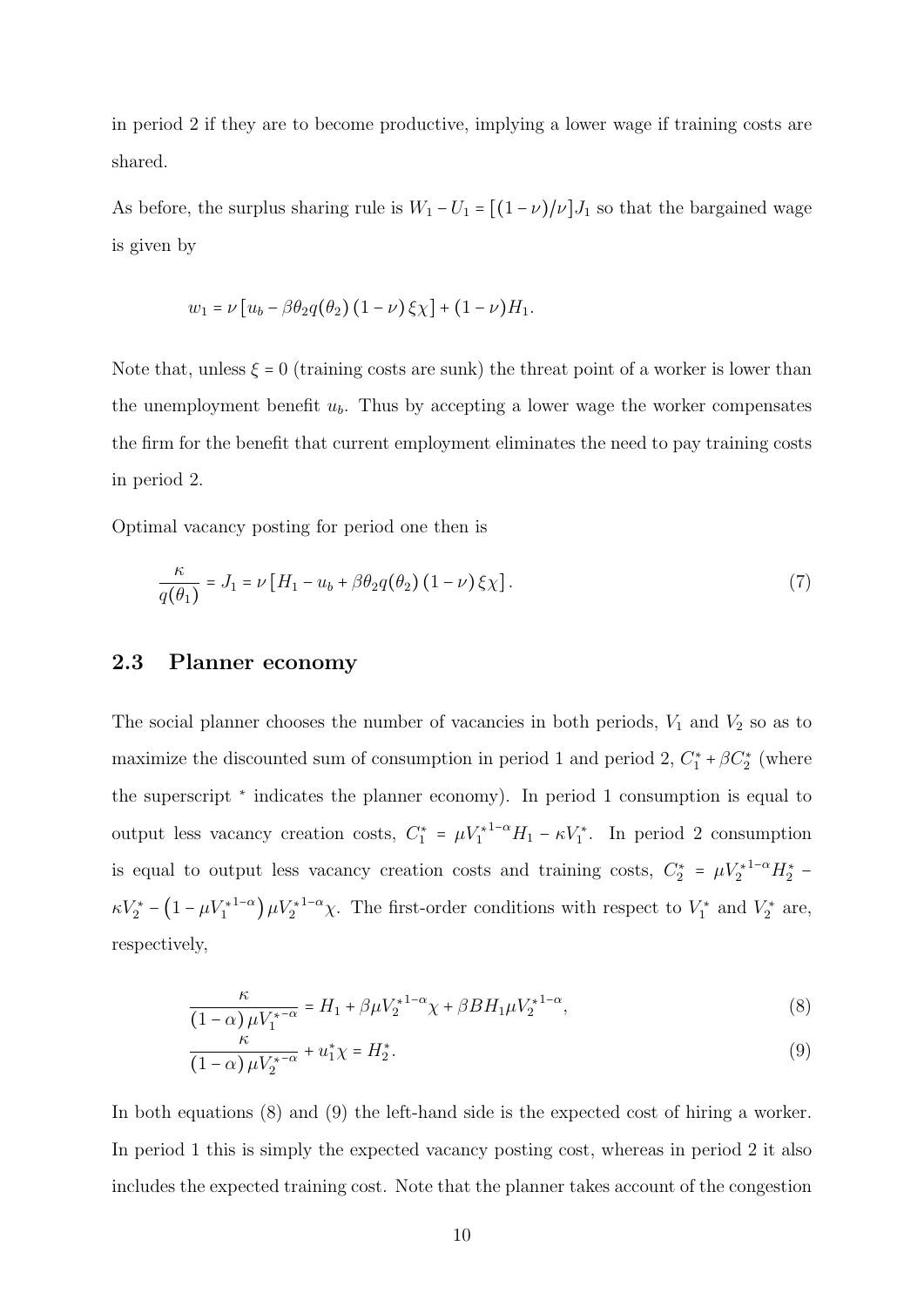externality by pre-multiplying the worker-finding rate with  $(1 - \alpha)$ . On the right hand side we see the benefits of hiring, which in period 2 is simply given by output. In period one the benefit includes two additional terms: the increase in period 2 productivity (the learning-by-doing effect, last term on the right-hand side) and the reduction in training costs in period 2 due to a smaller share of job searchers who lost human capital (the second term on the right-hand side).

#### 2.4 Comparison

Comparing equations (6) and (9) it can be seen that second-period vacancy posting in the decentralized economy is optimal if the Hosios condition is satisfied ( $\nu = 1 - \alpha$ ), unemployment benefits are zero  $(u_b = 0)$ , there is full sharing of training costs  $(\xi = 1)$ , and unemployment in period 1 is optimal. The first two conditions are the well-known conditions for optimal vacancy posting in the standard search and matching model. The third condition extends this to the presence of training costs. It assures that training costs are shared between both parties in accordance with their shares of profits. If training costs were partly sunk (i.e.,  $\xi$  < 1), firms would have to bear a disproportionate share of the training cost, leading to the creation of too few vacancies.

Using these conditions in the vacancy posting condition for period 1 (equation 7), it becomes

$$
\frac{\kappa}{q(\theta_1)} = (1 - \alpha) H_1 + \alpha \beta (1 - \alpha) \mu V_2^{1 - \alpha} \chi,
$$
\n(10)

where we substituted the job-finding rate  $\theta_2 q(\theta_2)$  by  $\mu V_2^{1-\alpha}$ . There are two differences compared to the planner's solution (8). First, unlike the planner, firms in the competitive economy do not internalize the effect of vacancy creation in period 1 on productivity in period 2. Second, private firms internalize only partly the effect of hiring in period 1 on training costs in period 2. In other words, firms are not fully compensated for the positive externality that job creation maintains the human capital of workers reducing the need for training in the future.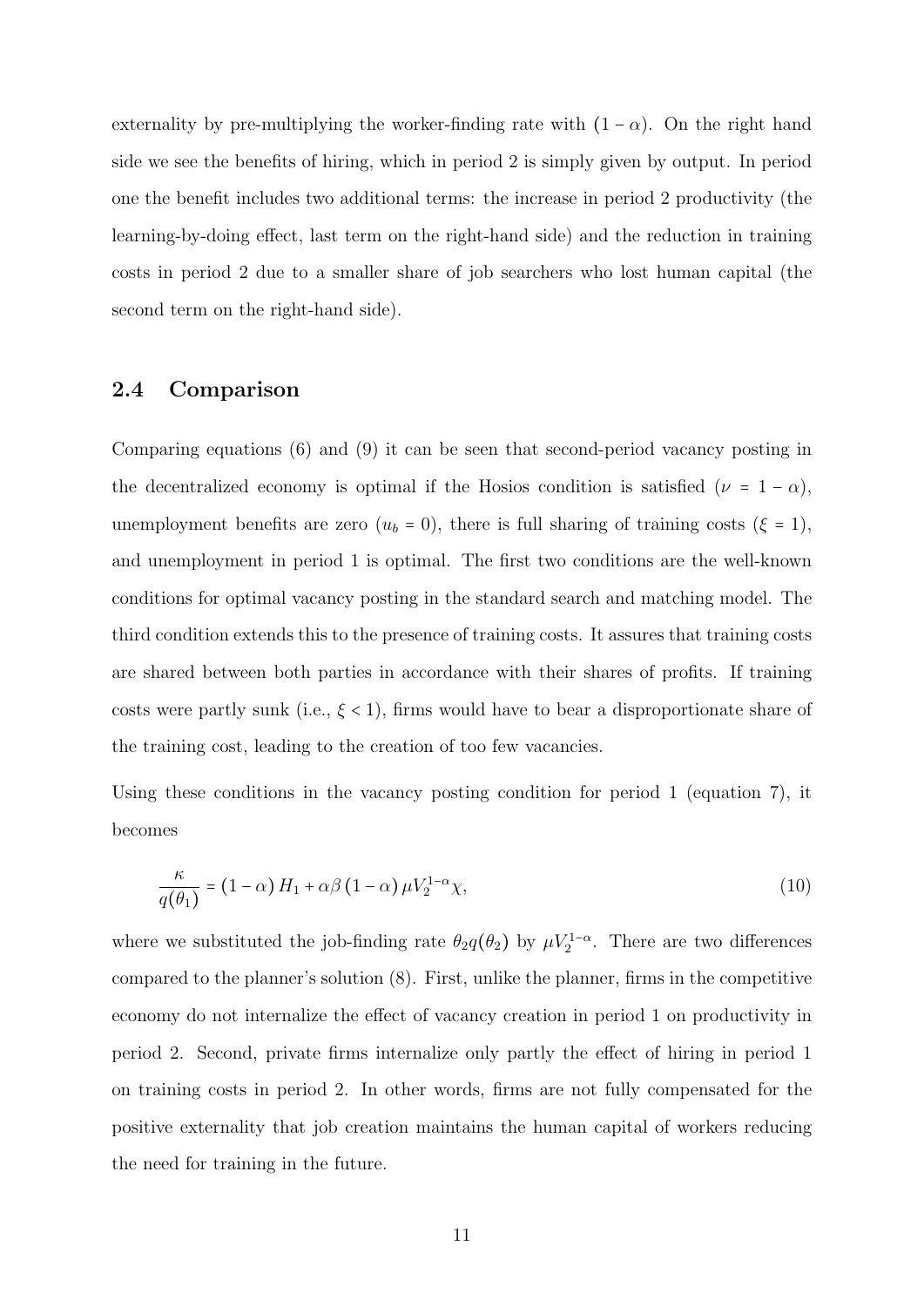To see the training cost effect more clearly, assume  $B = 0$ , in which case the planner's optimality condition (8) simplifies to

$$
\frac{\kappa}{\mu V_1^{-\alpha}} = (1 - \alpha) H_1 + \beta (1 - \alpha) \mu V_2^{1 - \alpha} \chi,
$$
\n(11)

This equation is very similar to the competitive equilibrium—equation (10) but note that the second term on the right-hand side of equation (10) is multiplied by  $\alpha$  while this is not the case in equation (11). A private firm partially internalizes the reduction in the training cost, because it benefits the worker (as the worker doesn't need to pay training costs in the future) and it can participate in this gain through a reduced wage payment. However, it does not fully internalize the effect because part of the benefit of reduced training accrues to the future employer of the worker, which is not represented in period 1 bargaining.

Thus, both features, learning-by-doing and skill loss through long term unemployment introduce an inefficiency into the decentralized economy. Private firms post too few vacancies, because they do not fully internalize the beneficial effects of posting vacancies. While we have demonstrated this using a simplified model, the same mechanisms are at play in the full model. The Ramsey planner thus has a motive to use monetary policy in response to business cycle shocks to reduce inefficient fluctuations.

### 3 The full dynamic model

We now present the baseline model—an infinite-horizon New-Keynesian model featuring search and matching frictions, endogenous growth from learning-by-doing, and skill loss from long-term unemployment and associated training costs. Following the pioneering work of Walsh (2003) the model economy has two sectors: a retail sector and a wholesale sector. Firms in the wholesale sector combine raw labor and human capital to produce output and sell their output to the retail sector in a perfectly competitive market. The labor market is subject to search frictions. As in the previous section endogenous growth is generated by learning-by-doing and long-term unemployed workers need retraining.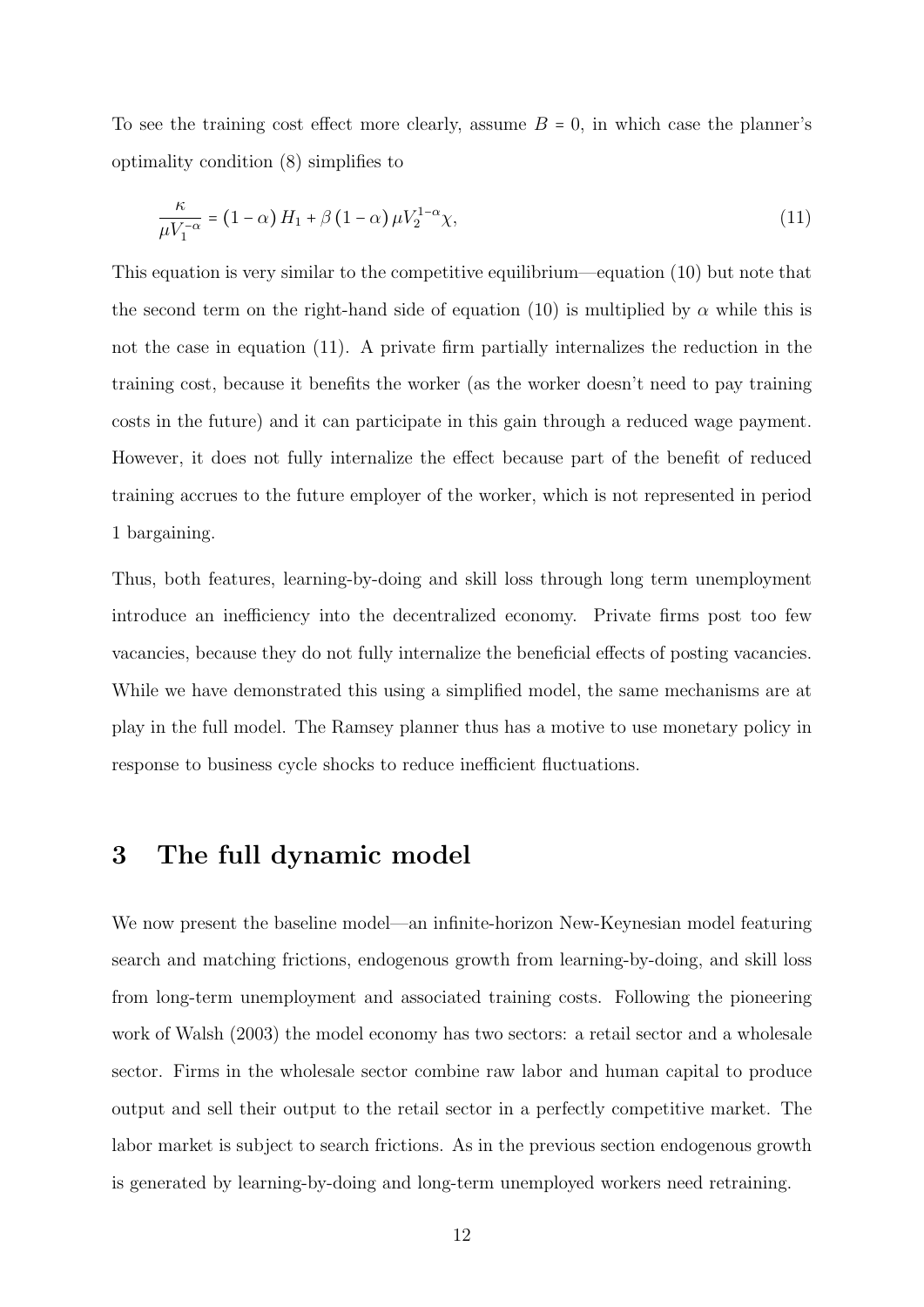Each retail firm transforms the wholesale good into a differentiated final good and sells it to households in a monopolistically competitive market. Retails firms set prices under Calvo-type nominal price staggering. Each household consists of a continuum of employed and unemployed (and searching) workers who pool their income.<sup>3</sup> Household utility depends on consumption only.

#### 3.1 Labor market and human capital dynamics

We start by describing the aggregate relationships in the labor market within the wholesale sector and the endogeneity of aggregate human capital dynamics. The size of the labor force is normalized to one. At the beginning of each period a fraction  $\delta$  of previously employed workers are separated from their jobs. These unemployed workers immediately engage in job search. As a result aggregate employment evolves according to the dynamic equation

$$
N_t = (1 - \delta)N_{t-1} + M_t, \tag{12}
$$

where  $M_t$  is the number of newly formed matches in period  $t$ , which become productive immediately. Moreover, the number of searching workers in period  $t$  is given by

$$
S_t = 1 - (1 - \delta)N_{t-1},\tag{13}
$$

and the unemployment rate after hiring takes place is  $u_t = 1 - N_t$ .

The number of newly created matches,  $M_t$ , and the job-filling rate,  $q(\theta_t)$ , are given, respectively, by equation (1) and equation (2), but for ease of reading we repeat them here,

$$
M_t = \mu S_t^{\alpha} V_t^{1-\alpha}, \tag{14}
$$

$$
q(\theta_t) \equiv \frac{M_t}{V_t} = \mu \theta_t^{-\alpha}.
$$
\n(15)

<sup>3</sup>As is well-known locating labor market frictions and nominal price rigidities in different sectors as well as income pooling by workers make the model tractable.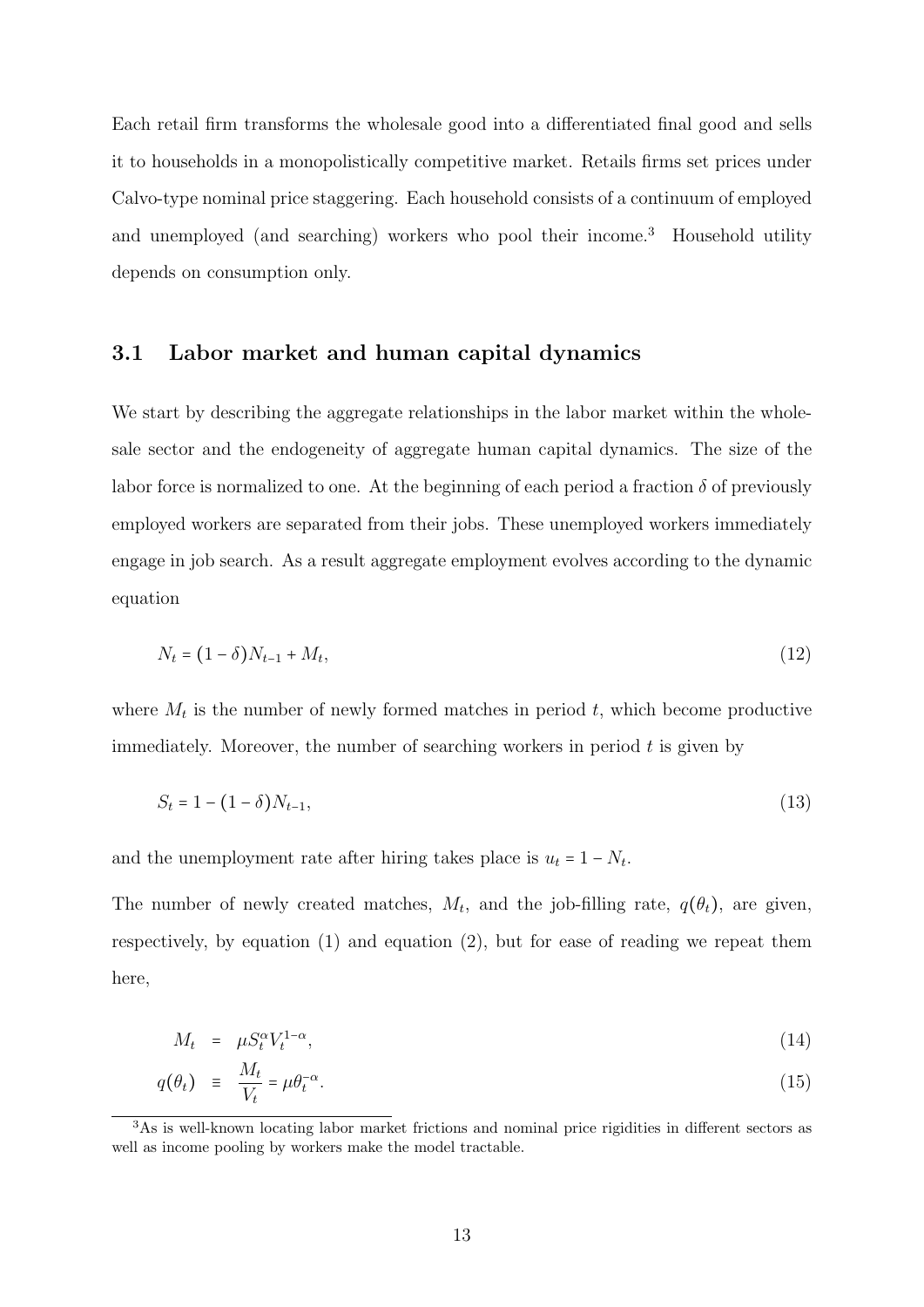The accumulation of aggregate human capital is generalized to

$$
H_{t+1} = (1 - \delta_H)H_t + BN_tH_t, \tag{16}
$$

where  $\delta_H$  is the depreciation rate of human capital. One can rewrite equation (16) in terms of the gross growth rate of human capital

$$
\Gamma_{H,t+1} \equiv \frac{H_{t+1}}{H_t} = 1 - \delta_H + BN_t,\tag{17}
$$

which shows that a fall in aggregate employment today leads to a fall in future productivity growth.

#### 3.2 Households

There is a representative household with a continuum of members over the unit interval. The period utility function is given by

$$
U_t = \log C_t. \tag{18}
$$

Household consumption  $C_t$  is a Dixit-Stiglitz composite of a continuum of differentiated goods  $C_t = \left(\int_0^1 C_{k,t}^{1/\mu_p} dk\right)^{\mu_p}$  where each good is indexed by  $k, \mu_p = \frac{\epsilon}{\epsilon-1}$  and  $\epsilon$  is the elasticity of substitution between goods. Optimal consumption allocation across goods gives the demand equation  $C_{k,t} = \left(\frac{P_{k,t}}{P_t}\right)$  $\frac{\kappa,\iota}{P_t}$  $^{-\epsilon}$ C<sub>t</sub> where  $P_t = \left(\int_0^1 P_{k,t}^{1-\epsilon} dk\right)$  $\frac{1}{1-\epsilon}$  is the price index.

In any given period a fraction  $N_t$  of household members are employed by firms and earn a nominal wage  $W_t$ . The rest earn nominal unemployment benefits of  $P_t u_b H_t$ ,  $u_b > 0$ , and search for work.<sup>4</sup> As with the two-period model income is pooled within the household so that consumption is equalized across employed and unemployed workers. The household maximizes the lifetime utility  $E_t \sum_{i=0}^{\infty} \beta^i U_{t+i}$ , where  $\beta$  is the subjective discount factor and  $\zeta_t$  is a discount factor shock. The household's budget constraint is

$$
P_t C_t + A_t = W_t N_t + P_t u_b H_t (1 - N_t) + R_{t-1} A_{t-1} + D_t,
$$
\n(19)

<sup>&</sup>lt;sup>4</sup>The presence of  $H_t$  ensures that along a balanced growth path real unemployment benefits grow at the same rate as the real wage.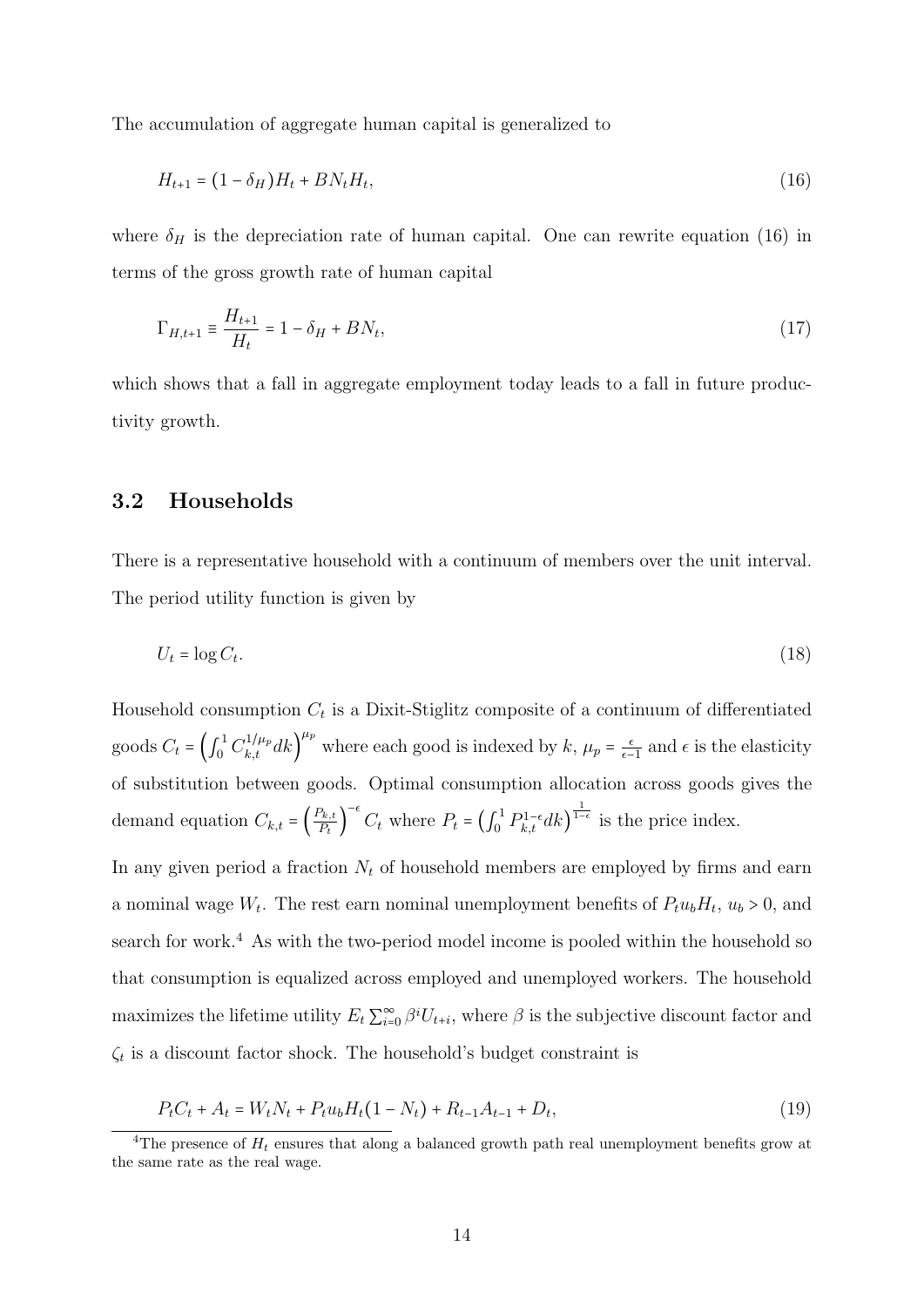where  $R_t$  is the nominal interest rate on bond holdings  $A_t$ , and  $D_t$  is aggregate nominal profit from ownership of retails firms.

It is straightforward to derive the familiar consumption Euler equation

$$
1 = E_t \left( Q_{t,t+1} \frac{R_t}{\Pi_{t+1}} \right),\tag{20}
$$

where  $\Pi_t \equiv P_t/P_{t-1}$  is gross inflation rate and  $Q_{t,t+1} \equiv \beta (C_{t+1}/C_t)^{-1}$  is the household's stochastic discount factor.

#### 3.3 Firms

Next we describe the structure of the intermediate goods sector followed by the final goods sector.

#### 3.3.1 Intermediate goods sector

Intermediate-goods firms can employ only one worker and produce with aggregate human capital  $H_t$ . The firms face standard search and matching frictions as well as frictions related to skill obsolescence and associated training costs incurred for skill upgrading.<sup>5</sup> There is an unlimited number of potential entrants that need to post a vacancy at real cost  $H_t\kappa$  to have the chance to find a worker and enter the market. In addition, potential entrants anticipate to pay training costs if the matched worker needs skill upgrade.

To introduce skill loss from long-term unemployment in a tractable way, a period is taken to represent six months.<sup>6</sup> Similar to Acharya, Bengui, Dogra, and Wee (2018), the longterm unemployed are those job seekers in period t whose last job was in period  $t - 2$ or earlier (in the US this corresponds to those unemployed for 27 weeks or longer). By contrast, a searching worker in period t whose last job was in period  $t - 1$  does not need skill upgrade. These two types of workers may be differentiated as long-term unemployed

<sup>5</sup>A detailed discussion of the standard search and matching model can be found in, for e.g., Pissarides  $(2000)$ .

 $6$ The main motivation for this assumption is that it simplifies the wage bargaining process because only two types of unemployed workers exist.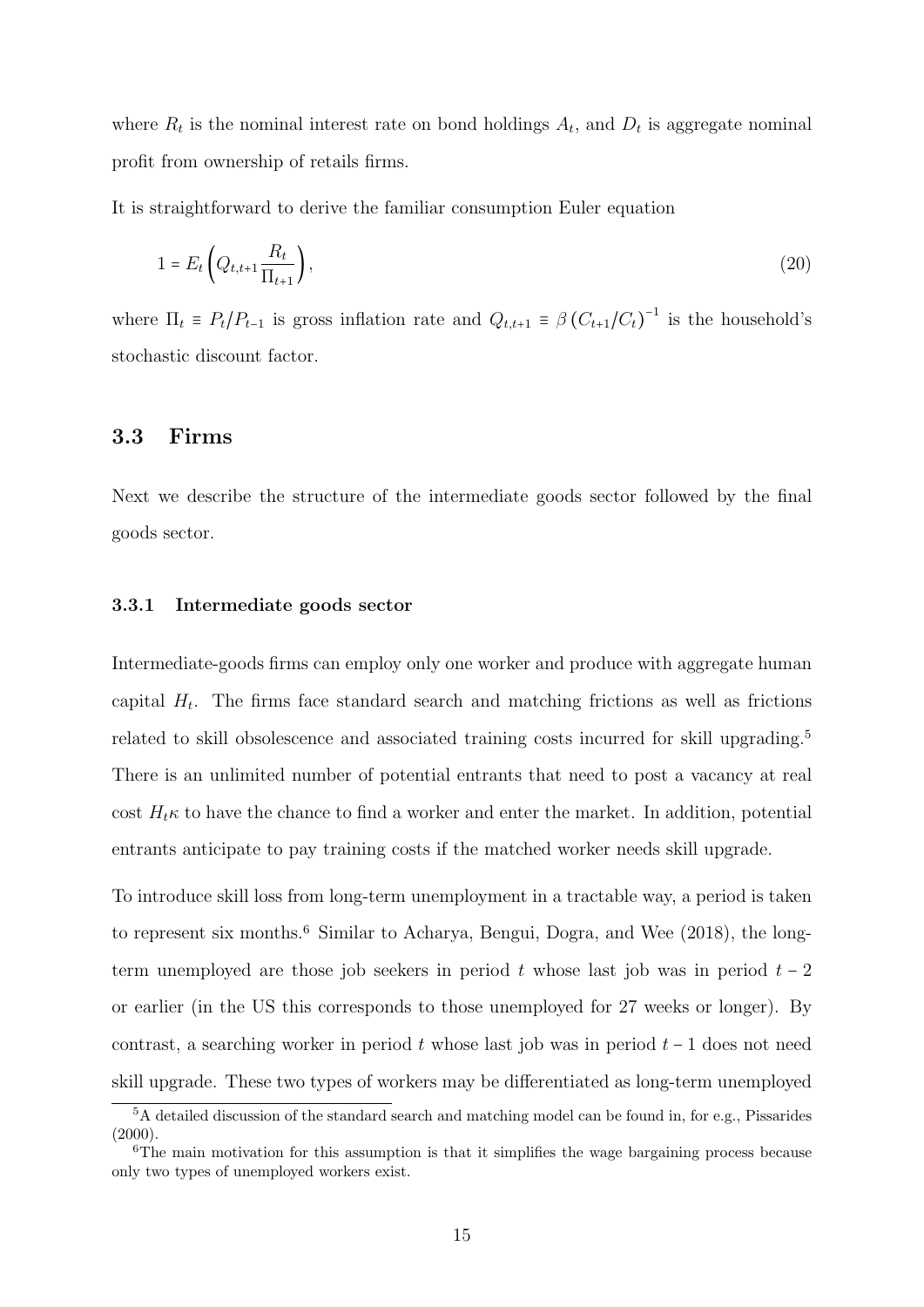vs. short-term unemployed. Consistent with these definitions, the expected training cost per hired worker  $TC_t$  is given by

$$
TC_t = z_t \chi H_t,\tag{21}
$$

where  $z_t \equiv u_{t-1}/S_t$  is the ratio of the number of long-term unemployed job seekers to total job seekers. Thus  $z_t$  is the probability that a firm matches with a long-term unemployed, who thus needs to upgrade the matched worker's skill at a cost of  $\chi H_t$ .<sup>7</sup>

It is important to note that the training cost is a predetermined endogenous variable  $(T C_t$  is given as of period t but responds to shocks with a one-period lag). An adverse shock in period t-1 that lowers employment  $N_{t-1}$  and the job-finding rate  $\theta_{t-1}q(\theta_{t-1})$  also increases the share of long-term unemployment in total job seekers in period  $t$  and thus the expected training cost, as given in equation (21).

Let  $J_t^S$  ( $J_t^L$ ) denote the value to a firm of matching with a short-term (long-term) unemployed worker. The value of a vacancy is then given by  $q(\theta_t) [z_t (J_t^L - \chi H_t) + (1 - z_t) J_t^S]$ . Free entry of firms drives down the value of a vacancy to zero so that the vacancy creation condition, adjusted for the presence of a training cost and a balanced growth path, is

$$
\kappa H_t = q(\theta_t) \left[ z_t \left( J_t^L - \chi H_t \right) + (1 - z_t) J_t^S \right]. \tag{22}
$$

The cost of posting a vacancy equals the expected net benefit of posting a vacancy, the expected profits in case the search for a worker is successful. If the cost of posting a vacancy were lower than the expected profit of posting a vacancy, new vacancies would be posted, lowering the vacancy filling rate and thereby expected profits until the incentive to post further vacancies vanishes. Likewise, an increase in the training cost has similar effects on the incentive to post vacancies. But crucially, the expected training cost depends on the probability that a new hire comes from the long-term unemployed who need skill upgrading.

<sup>&</sup>lt;sup>7</sup>The presence of  $H_t$  ensures that along the balanced growth path the vacancy posting cost and the training cost grow at the same rate as aggregate labor productivity. Without the above assumption vacancies would overtime converge towards infinity and unemployment towards zero, since the ratio of vacancy creation costs to labor productivity would converge towards zero.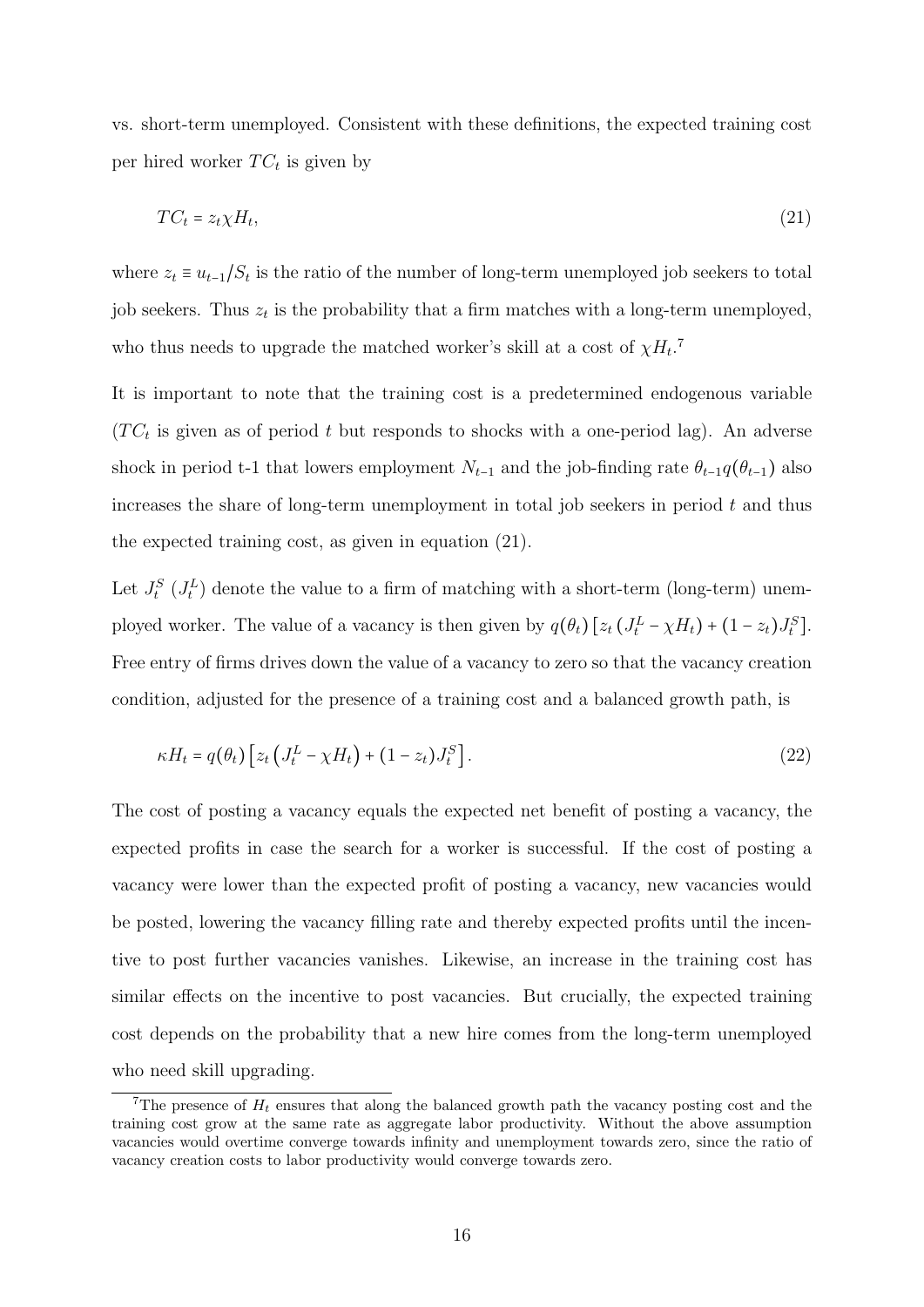Active firms in this sector face a perfectly competitive output market. Let  $P_t^I$  denote the nominal market price and  $p_t^I \equiv P_t^I/P_t$  the real market price. Then the value of a job filled with a short-term unemployed, respectively, long-term unemployed worker, is defined as

$$
J_t^S = a_t H_t p_t^I - w_t^S + (1 - \delta) E_t \{Q_{t,t+1} J_{t+1}\}
$$
\n(23)

$$
J_t^L = a_t H_t p_t^I - w_t^L + (1 - \delta) E_t \{Q_{t,t+1} J_{t+1}\},\tag{24}
$$

where  $a_t$  is productivity and  $w_t^m = W_t/P_t$  is real wage of worker type  $m \in \{S, L\}$ . The value of a firm is the sum of the current profits and the expected future value of the match discounted by the appropriate discount factor. Note that because of skill upgrade the continuation value of a match with a long-term unemployed is equal to that of a short-term unemployed.

In response to a positive productivity shock (i.e., higher  $a_t$ ), firms post more vacancies. As in the standard search and matching model, the resulting increase in labor market tightness increases the average duration of vacancies, and thus raises the expected cost of vacancy creation. However, here since training costs are predetermined the total expected cost of hiring does not increase in proportion to the decrease in the job-filling rate. Thus the presence of sunk training costs has an amplification effect on vacancy creation and market tightness.

Note also that, as aggregate vacancies rise, the share of long-term unemployment in total unemployment falls. This implies that firms expect future training costs,  $tc_{t+1}$ , to decline. This effect alone reduces the continuation value of a match and thus lowers the incentive to post a vacancy.

The wage rate is set under the standard assumption of Nash bargaining. The real value of employment and unemployment to a continuing worker and a searcher who is short-term unemployed are the same. The real value of employment is given by

$$
W_t^S = w_t^S + E_t \left\{ Q_{t,t+1} \left[ \left( 1 - \delta \left( 1 - f_{t+1} \right) \right) W_{t+1}^S + \delta \left( 1 - f_{t+1} \right) U_{t+1} \right] \right\},\tag{25}
$$

where  $f_{t+1} \equiv \theta_{t+1} q(\theta_{t+1})$  is the job finding rate.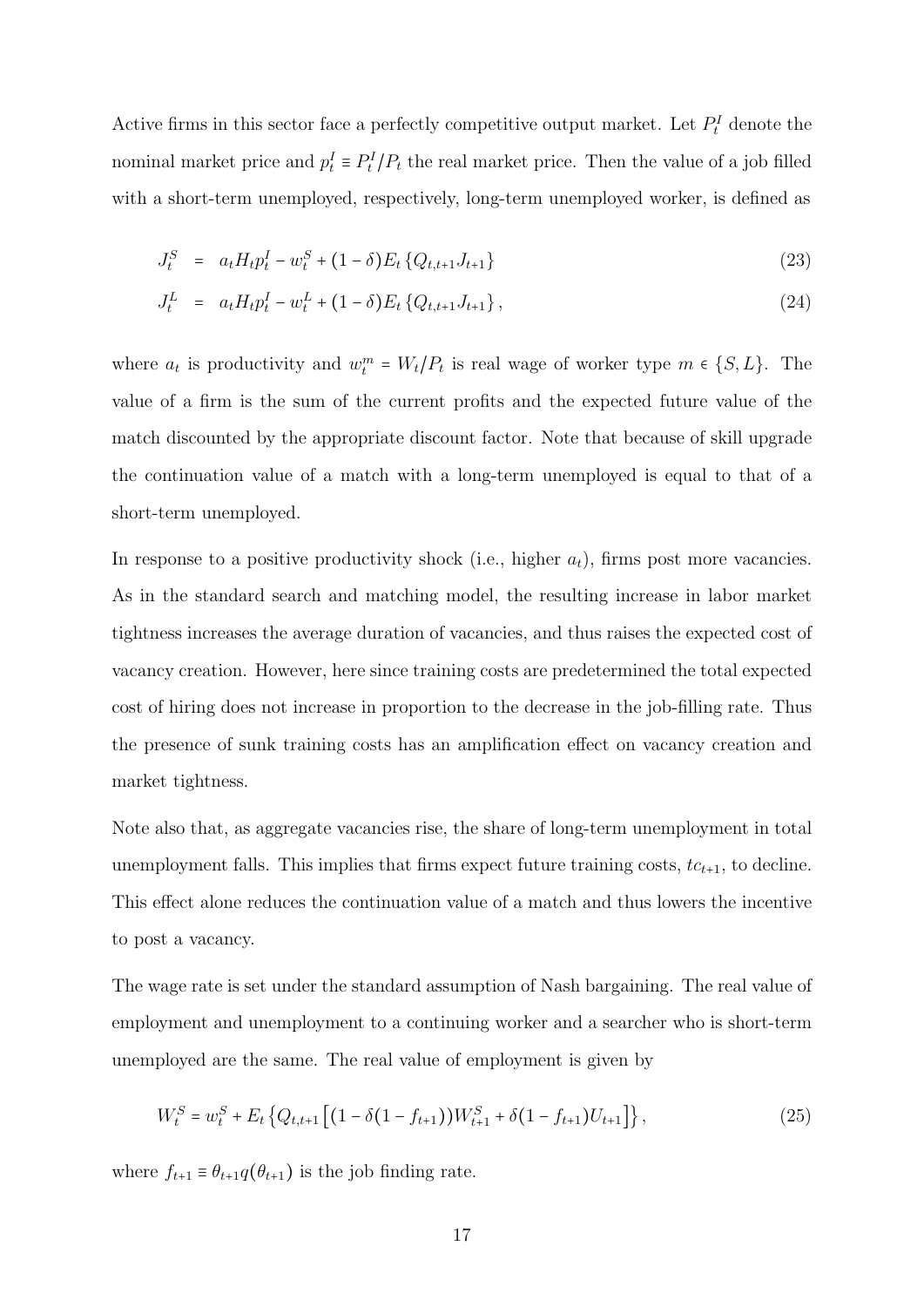The real value of employment to a worker who was long-term unemployed (LTU), i.e., unemployed as of period  $t - 1$  or earlier is

$$
W_t^L = w_t^L + E_t \left\{ Q_{t,t+1} \left[ \left( 1 - \delta \left( 1 - f_{t+1} \right) \right) W_{t+1}^S + \delta \left( 1 - f_{t+1} \right) U_{t+1} \right] \right\}.
$$
 (26)

The corresponding real value of unemployment to short-term and long-term unemployed is the same because both get the same unemployment benefit and will have the same level of skills next period. Thus,

$$
U_t = u_b H_t + E_t \left\{ Q_{t,t+1} \left[ f_{t+1} W_{t+1}^L + (1 - f_{t+1}) U_{t+1} \right] \right\}.
$$
\n(27)

Under Nash bargaining the optimal surplus sharing rule for new matches with the longterm unemployed (respectively, continuing workers or short-term unemployed) is given by  $S_t^L = \bar{\nu} (J_t^L - \xi \chi H_t)$ , (respectively,  $S_t^S = \bar{\nu} J_t^S$ ), where  $\bar{\nu} \equiv (1 - \nu)/\nu$ , and  $\nu$  is the bargaining power of the firm. We have

$$
S_t^S = w_t^S - u_b H_t + E_t \left\{ Q_{t,t+1} \left[ (1 - \delta)(1 - f_{t+1}) S_{t+1}^S + f_{t+1} (S_{t+1}^S - S_{t+1}^L) \right] \right\} \tag{28}
$$

$$
S_t^L = w_t^L - u_b H_t + E_t \left\{ Q_{t,t+1} \left[ (1-\delta)(1 - f_{t+1}) S_{t+1}^S + f_{t+1} (S_{t+1}^S - S_{t+1}^L) \right] \right\},\tag{29}
$$

so that  $S_t^S - S_t^L = w_t^S - w_t^L$ . Using this equation, the surplus sharing rules and the relation  $J_t^S - J_t^L = -(w_t^S - w_t^L)$ , we get  $J_t^S - J_t^L = -(1 - \nu)\xi \chi H_t$  and  $S_t^S - S_t^L = (1 - \nu)\xi \chi H_t$  and  $w_t^L = w_t^S - (1 - \nu)\xi \chi H_t$ . In the limiting case  $\xi = 0$  (i.e., training costs are fully sunk) both types of workers earn the same wage. By contrast, when  $\xi > 0$ , the long-term unemployed receive lower wages because they bear part of the training costs. Moreover, the larger  $\nu$ , that is, the higher the bargaining power of the firm, the larger the gap between the wages of workers who were long-term unemployed and short-term unemployed.

#### 3.3.2 Final goods sector

Each firm  $k$  in the final goods sector produces a differentiated final good using a linear technology  $Y_{k,t} = Y_{k,t}^I$  and receives a subsidity  $\tau$  so that the firm's real marginal cost,  $mc_{k,t}$ , is given by  $(1-\tau)p_t^I$ . Price setting is subject to Calvo-type price staggering, where  $\omega$  is the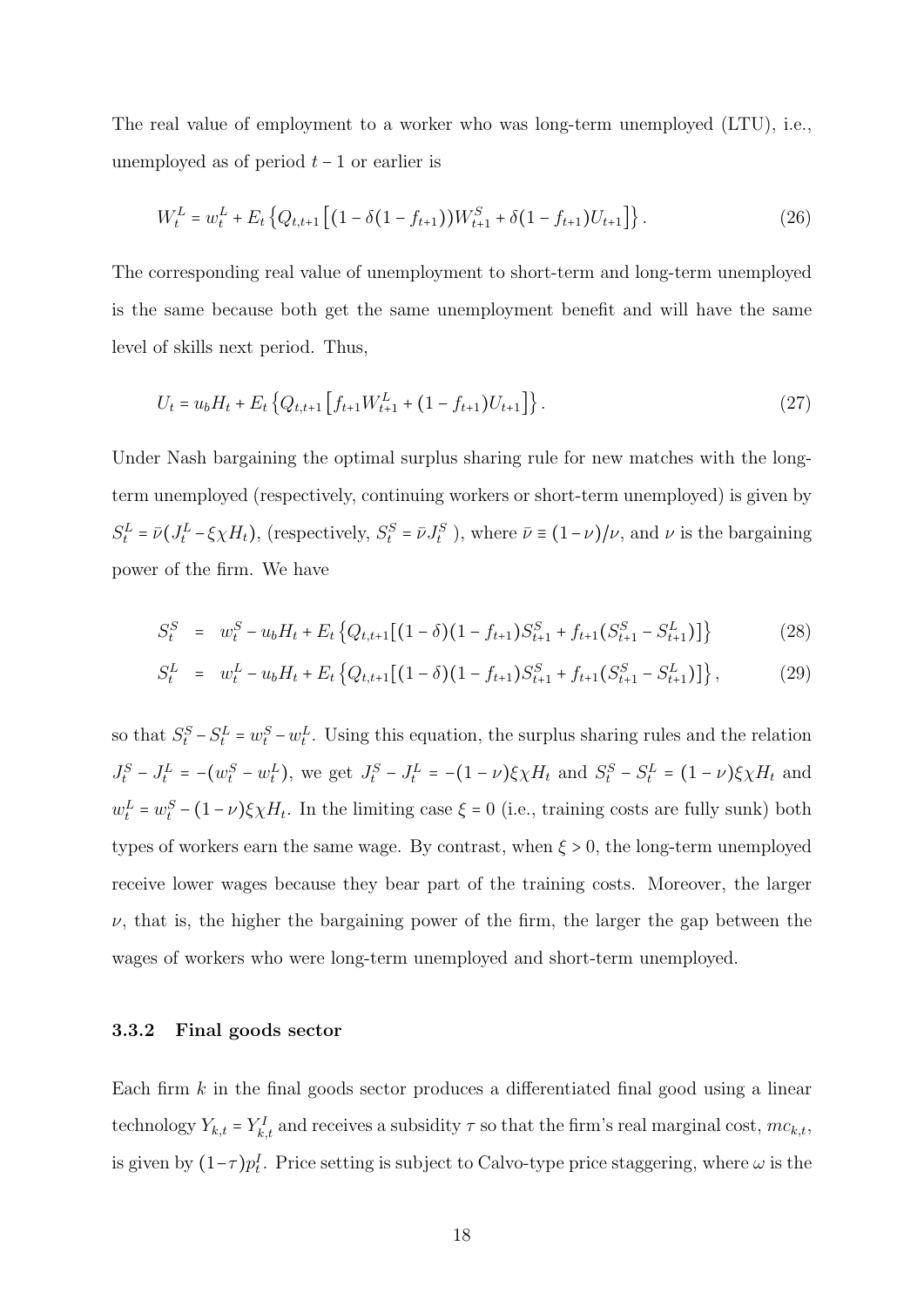fraction of firms whose prices are fixed in any given period. Let  $P_{k,t}$  denote firm  $k's$  output price. Each firm k maximizes lifetime profit  $E_t \sum_{i=0}^{\infty} \omega^i Q_{t,t+i} (P_{k,t}/P_{t+i} - (1-\tau) p_{t+i}^I) Y_{k,t+i}$ subject to the total demand for good k,  $Y_{k,t+i} = (P_{k,t}/P_{t+i})^{-\epsilon} Y_{t+i}$ , where  $Y_{t+i} = C_{t+i}$  $G_{t+i} + H_{t+i} \kappa V_{t+i} + \chi \frac{u_{t-1+i}}{S_{t+i}}$  $\frac{S_{t-1+i}}{S_{t+i}}q(\theta_{t+i})V_{t+i}$  is total aggregate demand that includes consumption, government spending  $G_t$ , the vacancy posting costs and training costs. The resulting optimal price is

$$
p_t^* = \mu_p \frac{E_t \sum_{i=0}^{\infty} \omega^i Q_{t,t+i} (1-\tau) p_{t+i}^I \frac{Y_{t+i}}{Y_t} \left(\frac{P_{t+i}}{P_t}\right)^{\epsilon}}{E_t \sum_{i=0}^{\infty} \omega^i Q_{t,t+i} \frac{Y_{t+i}}{Y_t} \left(\frac{P_{t+i}}{P_t}\right)^{\epsilon-1}},
$$
\n(30)

where  $p_t^* \equiv P_t^*$  $\mathcal{U}_t^*/P_t$ ,  $y_t = Y_t/H_t$  and  $\mu_p$  is the price markup in the absence of price staggering. Endogenous growth feeds back into optimal pricing through two counteracting effects. Lower expected growth implies a lower discount rate (higher stochastic discount factor) but also lower expected future demand growth.

Equation (30) can be rewritten as

$$
p_t^* = \mu_p \frac{F_{n,t}}{F_{d,t}},\tag{31}
$$

where  $F_{n,t}$  and  $F_{d,t}$  are auxiliary variables given by

$$
F_{n,t} = (1 - \tau)p_t^I y_t c_t^{-1} + \omega \beta \left(\frac{c_{t+1}}{c_t}\right)^{-1} \Pi_{t+1}^{\epsilon} F_{n,t+1},\tag{32}
$$

and

$$
F_{d,t} = y_t c_t^{-1} + \omega \beta \left(\frac{c_{t+1}}{c_t}\right)^{-1} \Pi_{t+1}^{\epsilon-1} F_{d,t+1}.
$$
\n(33)

Under Calvo-type price staggering the aggregate price index can be rewritten as

$$
1 = (1 - \omega)p_t^{*(1 - \epsilon)} + \omega \Pi_t^{\epsilon - 1}.
$$
\n(34)

Aggregating both sides of the market clearing condition for the intermediate good and using the demand equation for the final good  $k$  leads to a relationship between aggregate final output  $y_t$  and intermediate good output  $y_t^I$ ,

$$
y_t^I = \Delta_t y_t,\tag{35}
$$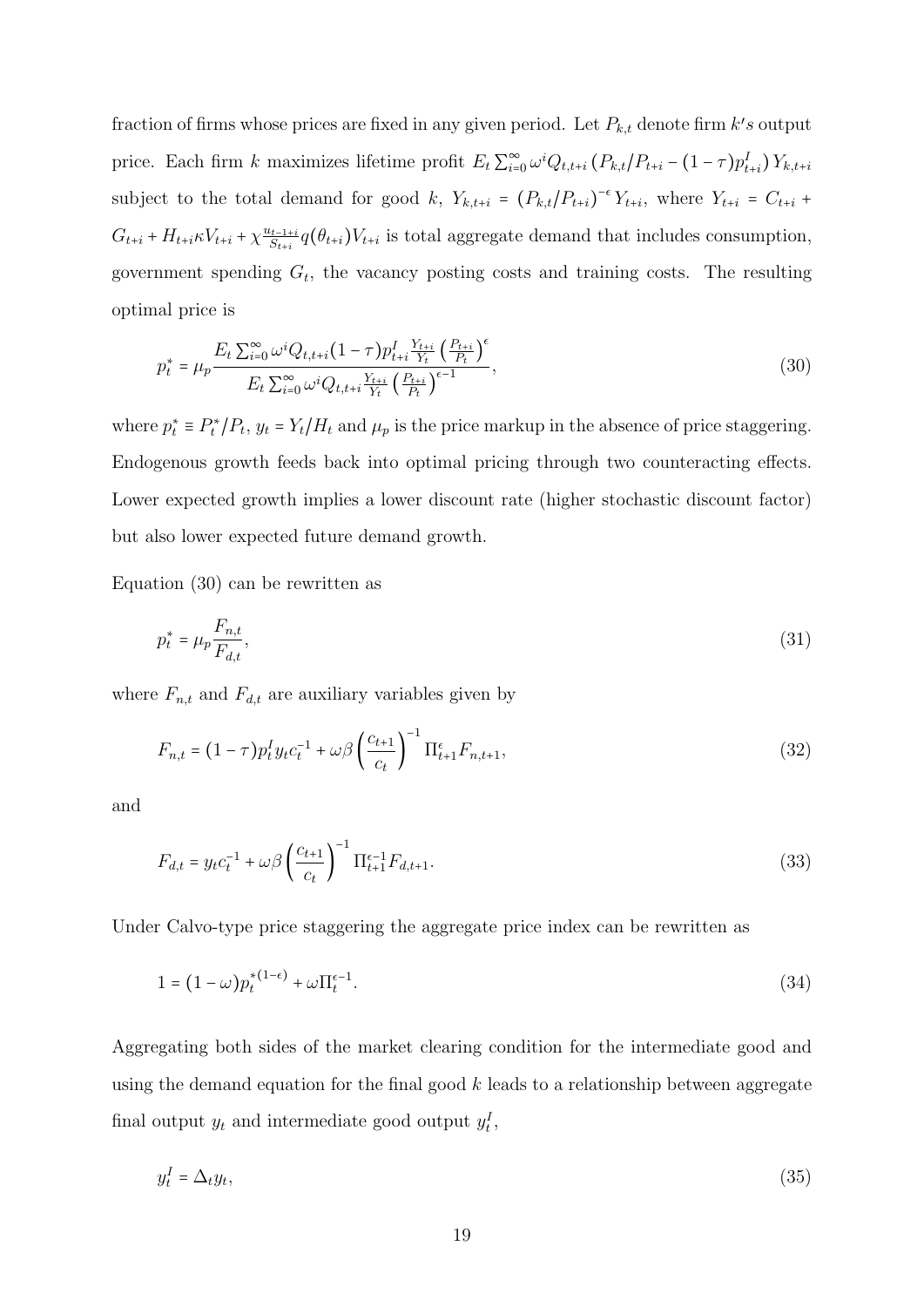where  $\Delta_t \equiv \int_0^1$  $\int_0^1 (P_{k,t}/P_t)^{-\epsilon} df$  is a measure of price dispersion, which can be rewritten as

$$
\Delta_t = (1 - \omega)p_t^{* - \epsilon} + \omega \Pi_t^{\epsilon} \Delta_{t-1}.
$$
\n(36)

As aggregate output in the intermediate good sector is equal to aggregate employment, Eq. (35) can be rewritten as

$$
N_t = \Delta_t y_t. \tag{37}
$$

Finally, the aggregate resource constraint in stationary form is given by

$$
y_t = c_t + \kappa V_t + t c_t q(\theta_t) V_t. \tag{38}
$$

# 4 Ramsey optimal monetary policy

The Ramsey planner maximizes household utility subject to the competitive equilibrium under nominal price rigidity and labor market frictions, i.e., the Ramsey planner takes the distortions on the labor market as given. As is standard, we assume the government subsidy  $\tau$  is set such that it eliminates monopolistic distortions in steady state.<sup>8</sup> We point out, however, that the government subsidy is not time-varying, and therefore monopolistic distortions might reappear in response to business cycle shocks.

We first transform the objective of the planner into a stationary form. This is necessary, because our model features positive long-run growth. The objective function as expressed in terms of the level of consumption is

$$
\Pi_t = E_t \sum_{i=t} \beta^{i-t} \log C_i.
$$
\n(39)

When reformulated in recursive form we get

$$
\Pi_t = \log C_t + \beta E_t \Pi_{t+1}.
$$
\n(40)

<sup>&</sup>lt;sup>8</sup>Thus we have the well-known condition that the optimal level of the subsidy rate  $\tau$  is set equal to  $1/\epsilon$ .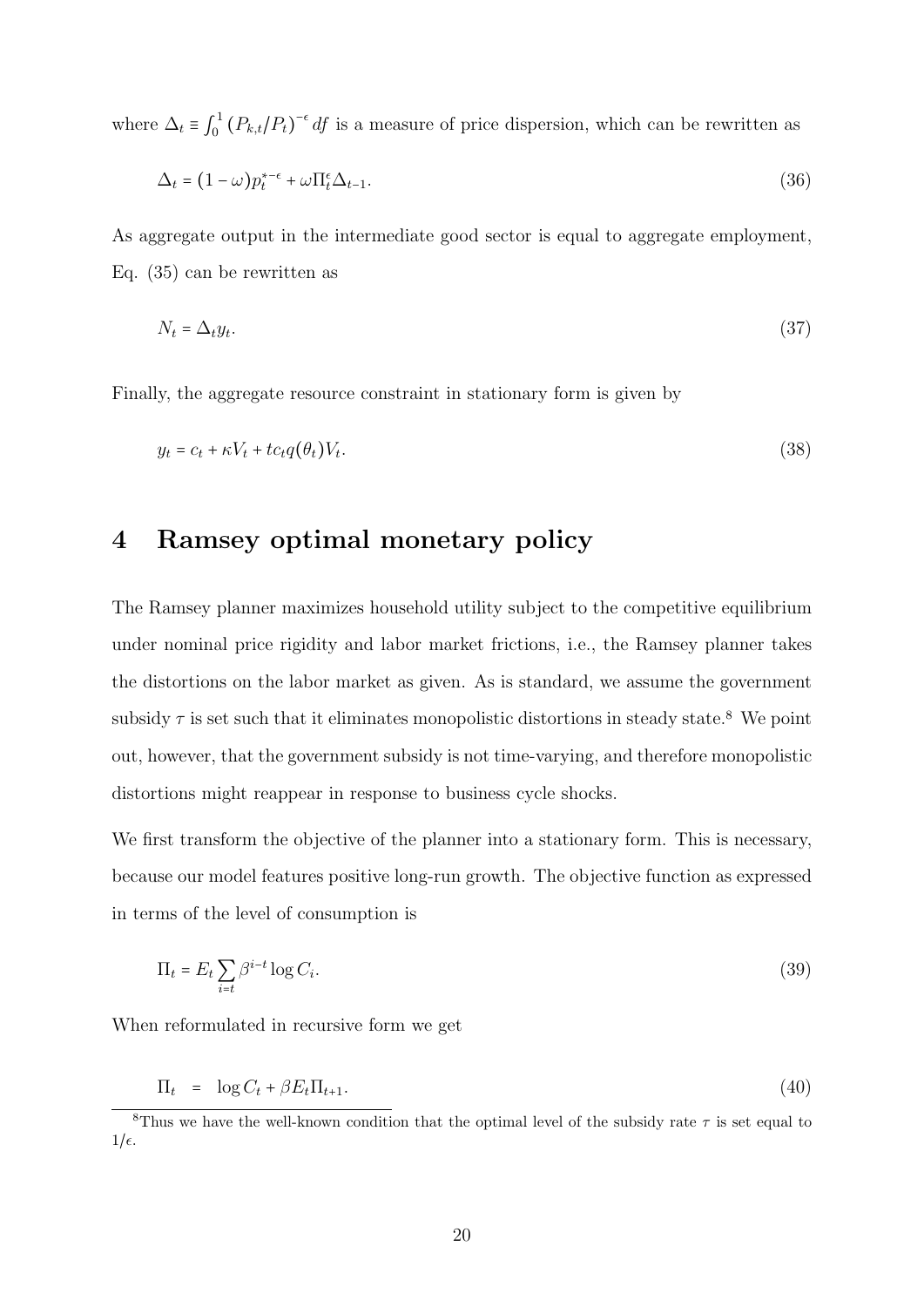In appendix A.2 we show that maximizing 40 is equivalent to maximizing the de-trended objective

$$
\Pi'_t = \log c_t + \frac{\beta}{1-\beta} \log \Gamma_{H,t+1} + \beta E_t \Pi'_{t+1} \tag{41}
$$

expressed in normalized consumption c. The objective function (41) can be written alternatively in terms of employment by using the human capital accumulation equation to substitute out  $\Gamma_{H,t+1}$ ,

$$
\Pi'_t = \log c_t + \frac{\beta}{1 - \beta} \log(1 - \delta_H + BN_t) + \beta E_t \Pi'_{t+1}
$$
\n(42)

Interestingly, in the presence of endogenous growth  $(B > 0)$  the Ramsey planner's relevant welfare function depends directly on the level of aggregate employment  $N_t$ .

The economy under the Ramsey optimal policy is compared to a benchmark, simple Taylor-type rule considered in the related literature (e.g., Blanchard and Galí  $(2010)$ )

$$
R_t = R \left(\frac{\Pi_t}{\Pi}\right)^{\phi_\pi} \left(\frac{u_t}{u}\right)^{\phi_u} \tag{43}
$$

where the variables without time-subscript denote steady state values.

# 5 Calibration and main results

#### 5.1 Calibration

Table 1 shows the calibration of the model to the US economy and at a biannual frequency. The implied biannual values of  $\Gamma_H$ ,  $\delta_H$ ,  $\omega$ , as well as the targeted steady state job-filling rate are based on the quarterly values used in Lechthaler and Tesfaselassie (forthcoming). The steady state unemployment rate is set at 5% and the job separation rate  $\delta$  is set such that the implied share of long-term unemployment in total unemployment in the US before 2008 is about 20% (Acharya, Bengui, Dogra, and Wee (2018)). The implied steady state job-finding rate is 0.8. The elasticity of the matching function  $\alpha$  is set at 0.5,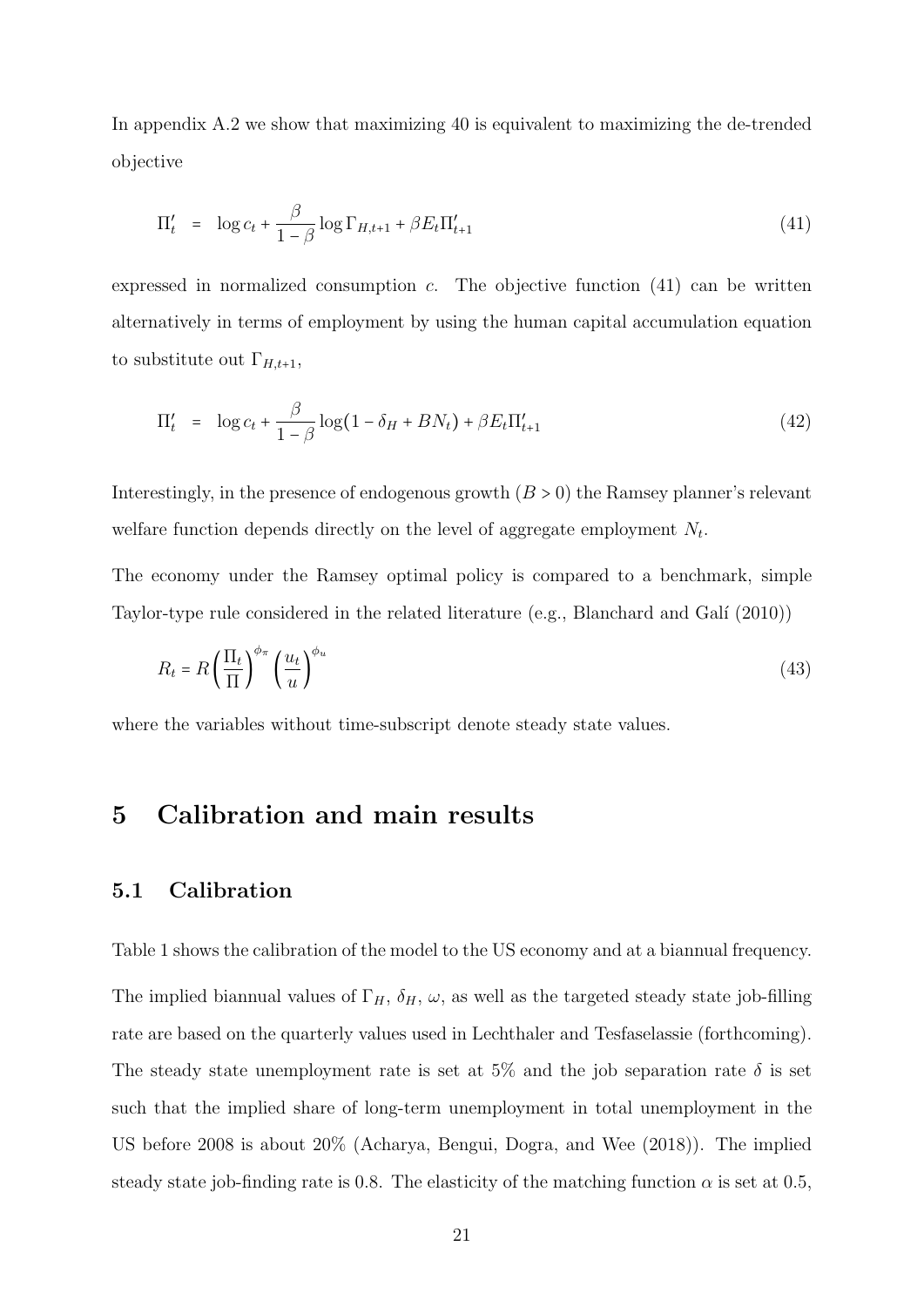| Parameter  |                                                | Calibrated values |
|------------|------------------------------------------------|-------------------|
| ß          | subjective discount factor                     | 0.99 <sup>2</sup> |
| $\omega$   | fraction of non-optimizing firms               | 0.56              |
| $\epsilon$ | elasticity of substitution between final goods | 6                 |
| $\Gamma_H$ | steady state growth                            | 1.015             |
| $\delta_H$ | human capital depreciation rate                | 0.0375            |
| $\delta$   | job separation rate                            | 0.2105            |
| $\alpha$   | elasticity of the matching function            | 0.5               |
| $\nu$      | firm's share of surplus                        | 0.5               |
| $u_{b}$    | unemployment benefit parameter                 | 0.44              |
| ξ          | sunk cost parameter                            |                   |
| $\kappa$   | vacancy posting cost                           | 0.4               |
| $\chi$     | training cost                                  | 0.6               |
| В          | learning-by-doing coefficient                  | 0.055             |
| $\phi_\pi$ | inflation coefficient                          | 5                 |
| $\phi_u$   | unemployment coefficient                       | $-0.8$            |

Table 1: Parameter configuration

values that are common in the literature (see, e.g., Pissarides (2009)). We impose the Hosios condition for efficiency in the absence of sunk training costs and learning-by-doing externalities, so that the firm's share of surplus  $\nu$  is equal to the elasticity parameter in the matching function  $\alpha$ . The scale parameter in the matching function  $\mu$  and steady state labor market tightness are set given the steady state job-finding rate and the steady state job-filling rate. The replacement rate is set at 0.5 (the implied value of the unemployment benefit parameter  $u<sub>b</sub>$  is 0.44). This value is well within the range typically used in the literature. For instance, regarding the replacement rate that includes the value of leisure and home production, which we do not model, Shimer (2005), Hagedorn and Manovskii (2008) and Hall and Milgrom (2008) use, respectively, 0.4, 0.71, and 0.95.

As a baseline the sunk cost parameter  $\xi$  is set at zero (Pissarides (2009), Acharya, Bengui, Dogra, and Wee (2018) and Lechthaler and Tesfaselassie (forthcoming)) but we also undertake sensitivity analysis with respect to this parameter. We target a steady state ratio of training costs to vacancy posting costs equal to 0.3, which is at the lower end of values considered in Pissarides (2009).<sup>9</sup> The training cost parameter  $\chi$  and the cost

<sup>9</sup>We think the chosen value is reasonable, as Pissarides (2009) considers fixed matching costs that may also include "costs of finding out about the qualities of the particular worker, of interviews, and of negotiating with her".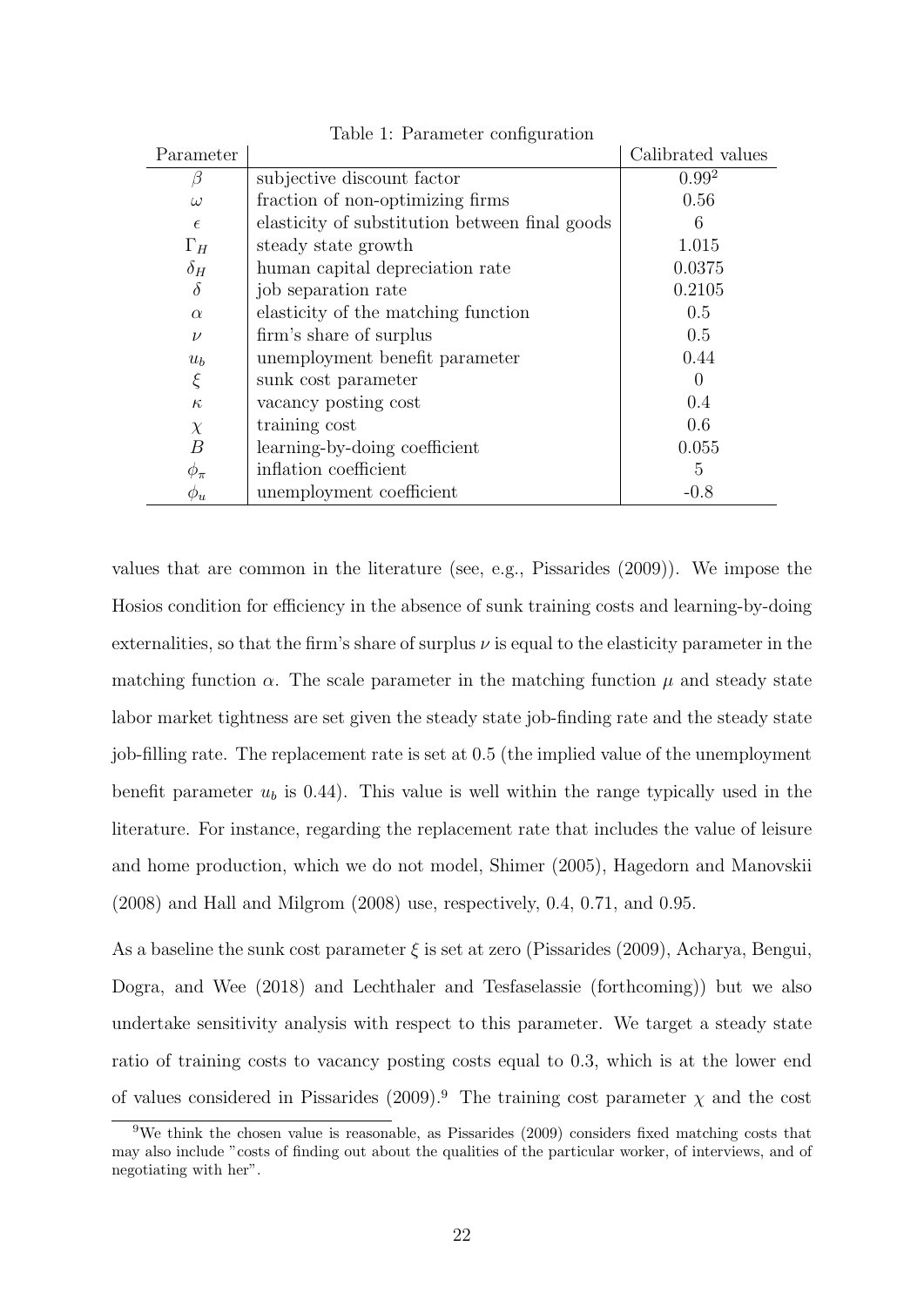of posting a vacancy  $\kappa$  are set consistent with the resulting steady state solution of the model. The scale parameter in the human capital accumulation equation  $B$  is consistent with the steady state annualized growth rate and the steady state employment rate. Regarding the Taylor rule coefficients  $\phi_{\pi}$  and  $\phi_{u}$ , we set them at 5 and -0.8 (the optimal simple rule in Blanchard and Galí (2010) under a US labor market).

#### 5.2 Impulse responses

The quantitative analysis of the Ramsey optimal monetary policy is done using impulse responses to a temporary but persistent shock to productivity  $a_t$ . To be specific  $a_t$  is assumed to follow an autoregressive process of order 1:  $a_t = a_{t-1}^{\rho_a} u_{at}$ ,  $0 < \rho_a < 1$ . In line with previous studies the autocorrelation coefficient  $\rho_a$  is set equal to 0.9<sup>2</sup> while the standard deviation of the innovation  $u_{at}$  is set equal to 0.01.



Figure 2: Impulse response to a temporary rise in labor productivity. Comparing Ramsey optimal, Taylor rule and Flexible price.

Figure 2 shows the impulse responses of output, human capital, unemployment, the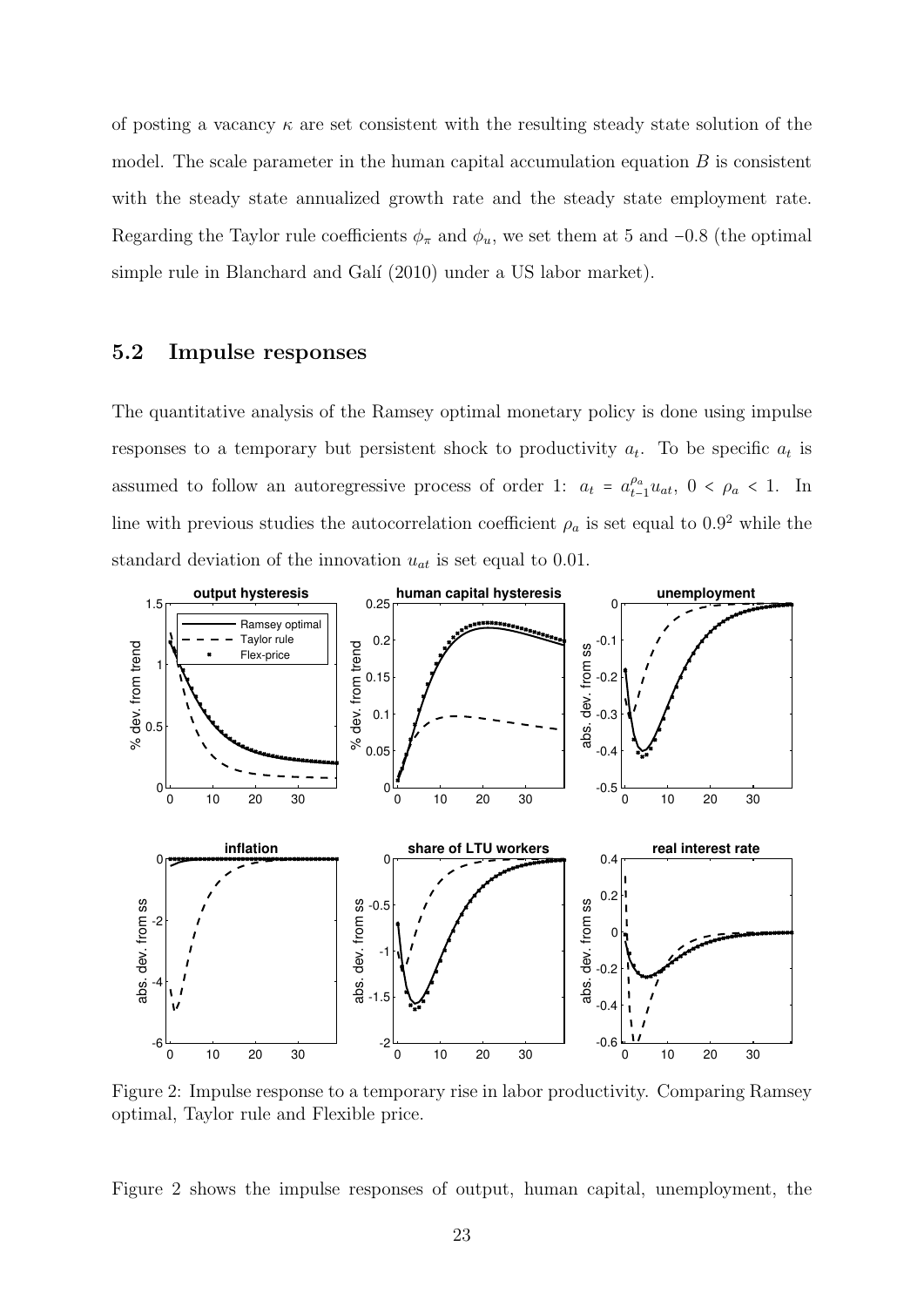share of long-term unemployment (LTU) in total unemployment, the inflation rate, and the real rate of interest to a positive productivity shock under the Ramsey optimal policy (solid line) and, for comparison, under a simple Taylor-type rule (dashed line) and under flexible prices (starred). Reflecting the underlying endogenous growth in the model, the impulse response named 'output hysteresis' shows the gap between actual output and output in the absence of the shock, expressed as a percentage of the latter. The impulse response named 'human capital hysteresis' is defined analogously. The impulse responses of inflation and the nominal interest rate are shown in absolute deviations and annualized.

A temporary increase in labor productivity raises output and human capital above their pre-shock trend, and lowers unemployment, the share of long-term unemployment in total unemployment, and the inflation rate. The lower share of long-term unemployed implies a reduction in expected training costs that amplifies the drop in unemployment (see also Lechthaler and Tesfaselassie (2019)). In turn, the presence of endogenous growth implies that the temporary shock to productivity has permanent effects on the level of human capital and output—the surge in employment enhances learning by doing and pushes the economy to a permanently higher level.

Under the policy that follows a Taylor-rule, the effect of the productivity shock on real variables is much less pronounced than under Ramsey optimal policy. For output and human capital the differences are especially pronounced in the long run, where the more expansionary Ramsey policy implies much larger hysteresis effects. Under Ramsey policy, inflation declines by less and the real interest rate (reflecting the inertial nature of optimal policy–Woodford 2003) is less volatile than is the case under the Taylor rule. We can conclude that in the model under consideration the policy that follows a traditional Taylor rule is sub-optimal, implying too much volatility in inflation but too little volatility in output and unemployment.

The deviation from price stability under the Ramsey optimal policy also implies that the decentralized economy with flexible prices features excess volatility of unemployment and, importantly, an inefficiently strong response of human capital and output along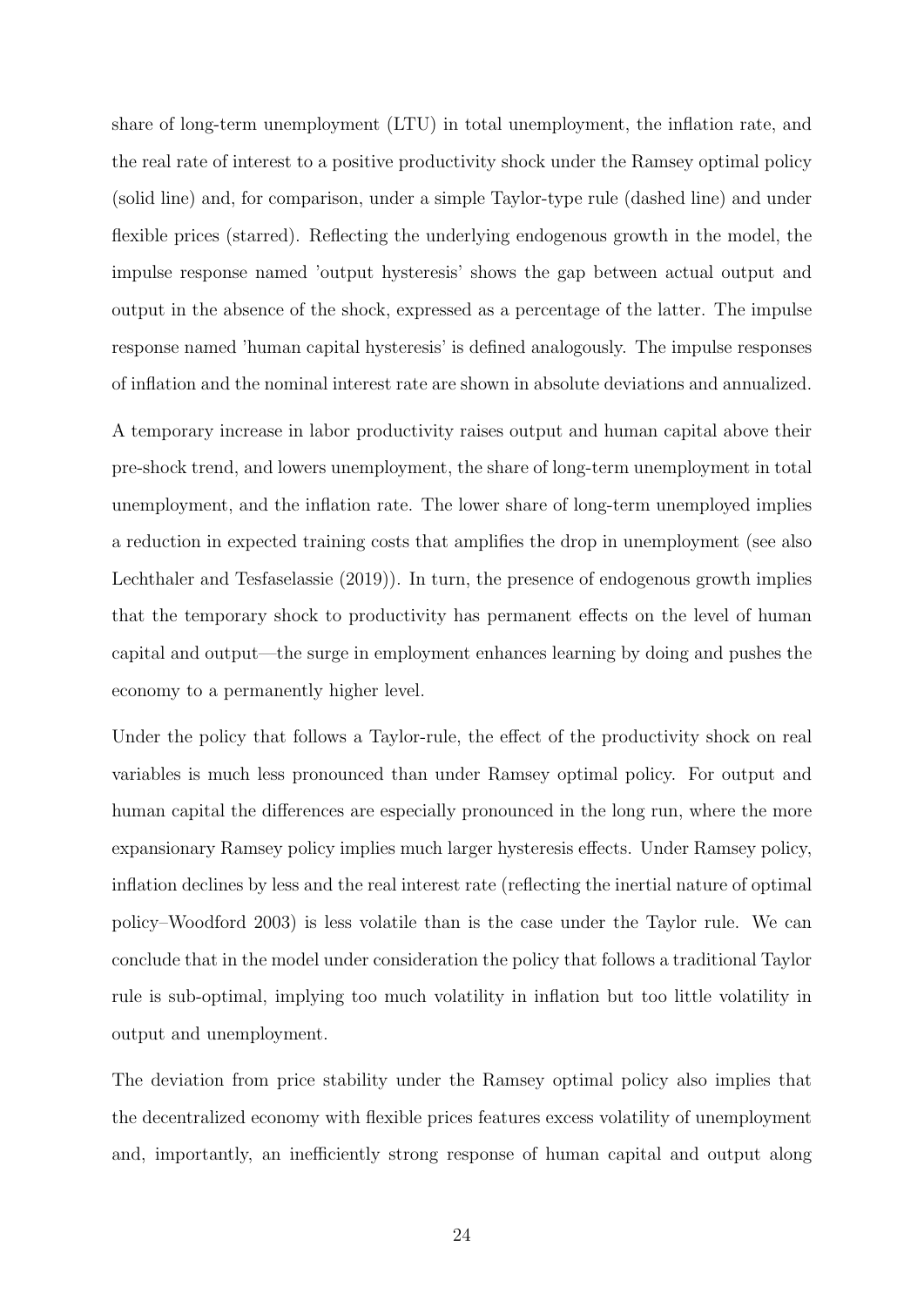the adjustment to their higher long-run levels.<sup>10</sup> In response, and in the presence of nominal price rigidity, the Ramsey planner uses the aggregate demand channel to reduce demand for the final good and in turn demand for the intermediate good. The resulting reduction in the relative price of the intermediate good  $p_t^I$  implies that the marginal revenue product of labor, and thus the match surplus, also decline. At the same time, a reduction in  $p_t^I$  implies a reduction in the real marginal cost of final good producers and therefore inflation.

To summarize, the economy with flexible prices exhibits excess volatility in output and unemployment, while the economy with rigid prices and a Taylor-rule exhibits too little volatility. Optimal monetary policy lies between both cases but closer to the model with flexible prices.

#### 5.3 Endogenous growth vs. training costs

As noted above, our baseline model features two separate but closely related deviations from the standard model, endogenous growth based on human capital through learningby-doing, and training costs related to the skill loss of long-term unemployed workers.<sup>11</sup> In order to see the role of each effect in isolation Figure 3 shows the impulse responses of a model in which one or both of the two features are absent.

The starred plot in Figure 3 shows impulse responses when only the training cost channel is present, the dotted line shows impulse responses when only the endogenous growth channel is present, and the dashed line shows impulse responses when both features are absent. In each case the impulse responses show the difference of a variable under Ramsey policy to that under Taylor rule policy. For instance, the solid line in the lower left panel shows that the Ramsey planner pushes up inflation by four percentage points relative to the economy under a Taylor rule, the difference between both lines in figure 2. We show

 $10$ If the decentralized economy with flexible prices were efficient, the Ramsey planner would keep inflation constant at zero.

<sup>&</sup>lt;sup>11</sup>As shown in Lechthaler and Tesfaselassie (forthcoming) both features are necessary to yield impulse responses that are broadly consistent with the recent empirical findings on the fall in productivity growth after deep recessions and the observed relative stability of inflation despite the pronounced fall in GDP during the Great Recession.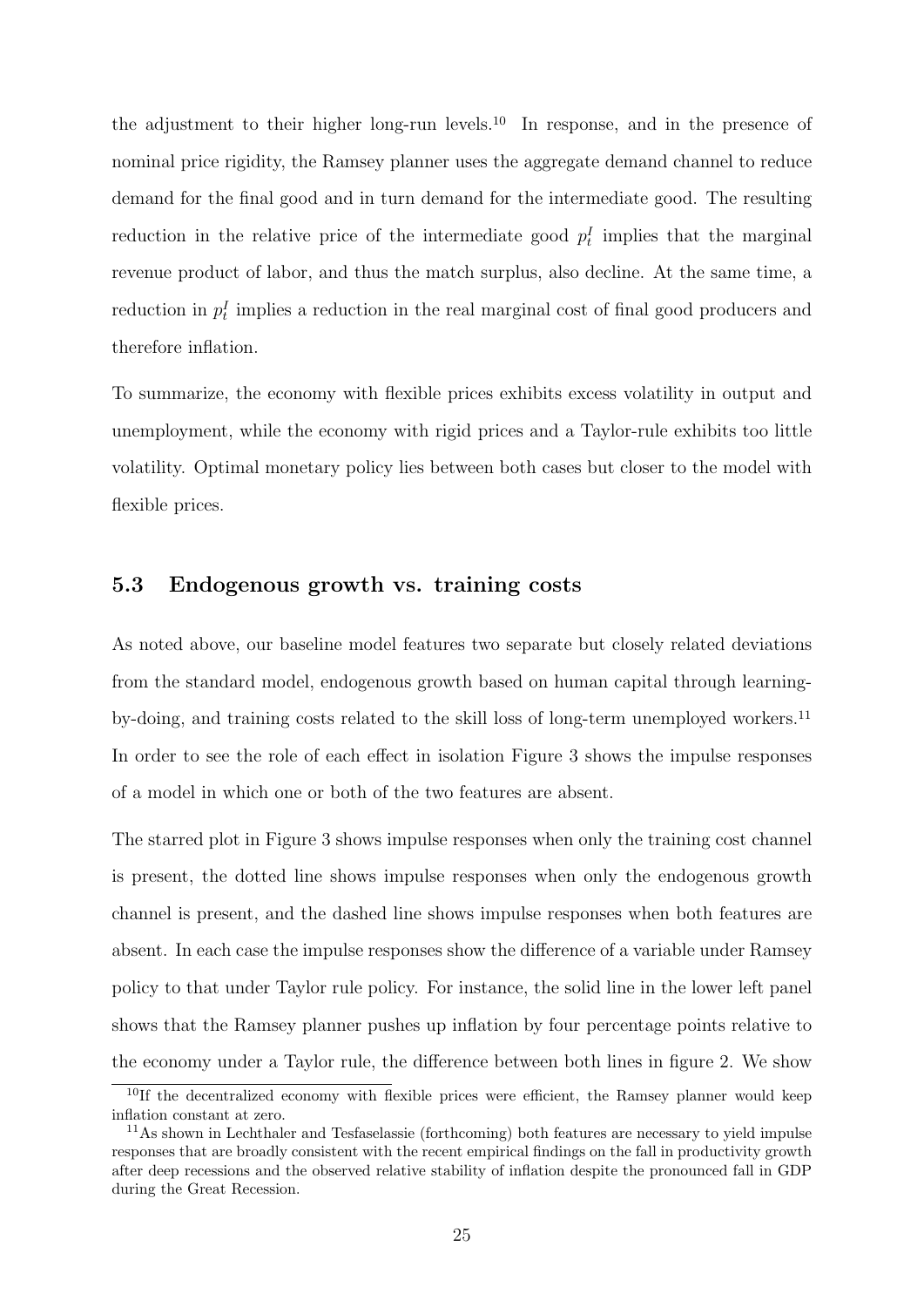

Figure 3: Impulse response to a temporary rise in labor productivity. Comparing baseline with three limiting cases: exogenous growth, no training costs, standard model. Each line shows the difference between the Ramsey optimal and the Taylor-rule in the respective model.

this difference so as to illustrate the effects of Ramsey policy in a compact way. The appendix shows complementary figures that illustrate the full impulse responses (i.e., not the differences).

Three observations can be made from figure 3. First, endogenous growth matters primarily for output and human capital in the medium to long run, because of the hysteresis effects it implies. In the short run, and for the other macroeconomic variables endogenous growth has very little effect (starred and solid lines are almost identical).

Second, when the training cost channel is absent (dotted line), the Ramsey planner raises output much more in the short run, but less in the long run. The hysteresis effects are much smaller than when the training cost is absent (dotted line vs solid line), which suggests the presence of complementarity between the endogenous growth channel and the training cost channel.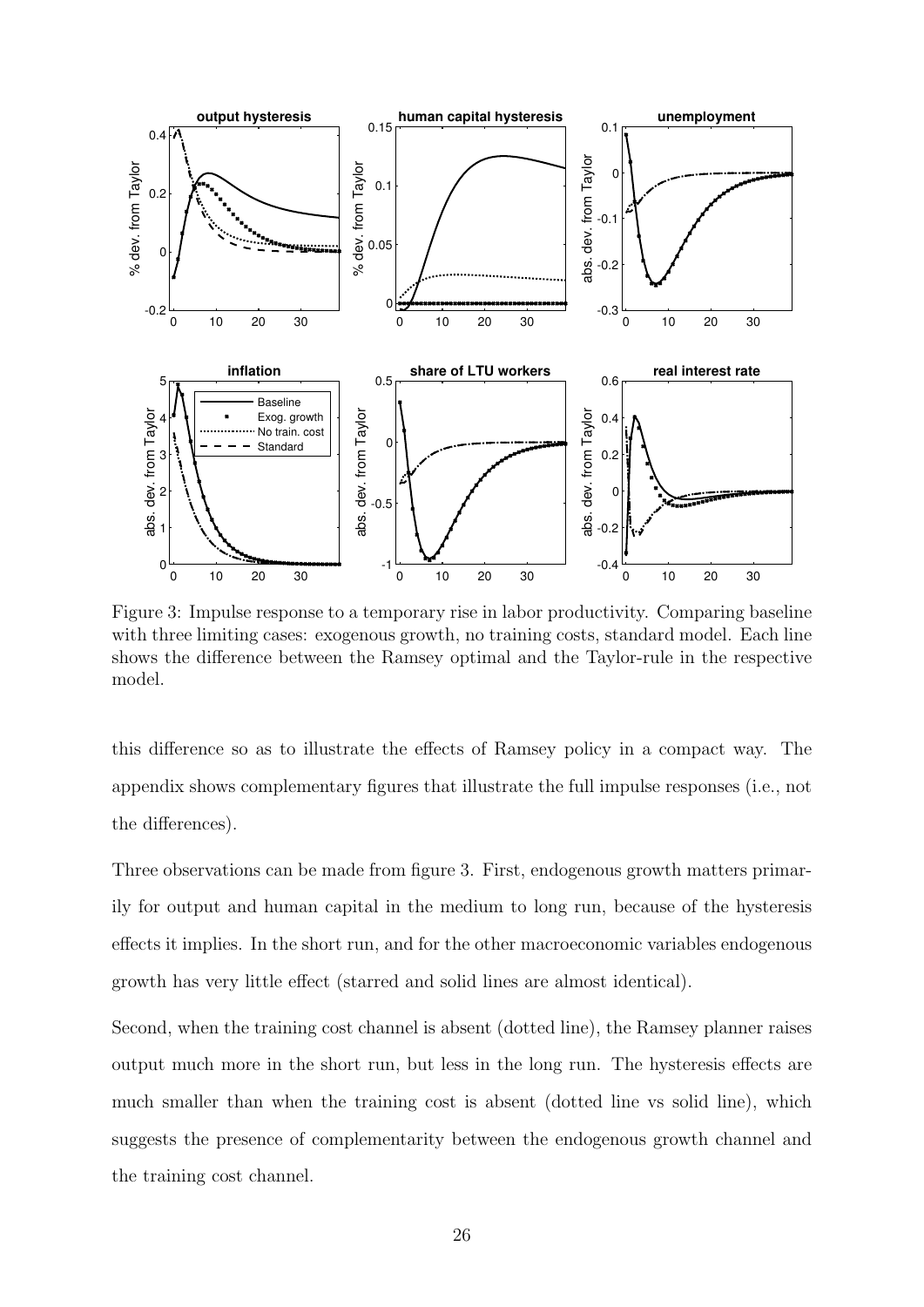Third, looking at the dynamics of the real interest rate when the training cost channel is absent (dotted line), the fact that on impact the difference is positive is a result of the Taylor rule generating a more negative real interest rate than does the Ramsey optimal policy (by comparison, in the baseline case shown in Figure 1, on impact the real rate rises under the Taylor rule while it falls under the Ramsey optimal policy).

Finally, overall the standard model (dashed line) is very close to the model with endogenous growth but no training costs (dotted line). Thus, endogenous growth per se does not lead the Ramsey planner to deviate much from his policy pursued in the standard model.

## 6 Optimal inflation volatility

The two key parameters of the model are the degree of sunkness of training costs  $(\xi)$ and the strength of the positive externality from aggregate employment to productivity growth  $(B)$ .

We first show the relation between  $\xi$  and optimal inflation volatility when only skill-loss from long-term unemployment is operative, that is, in the absence of endogenous growth  $(B = 0)$ . Figure 4 shows the optimal inflation volatility as a function of the degree of sunkness of training costs  $(\xi)$  around the baseline case  $\xi = 0$ . The upper bound for  $\xi$  is chosen for computational reasons - it is set such that the steady state employment rate remains below unity.

Optimal inflation volatility declines monotonically with  $\xi$ , which confirms our analytical results based on the two-period model of section 2. Optimal volatility declines by about 13 percent as  $\xi$  increases from zero to 0.15. The intuition is straightforward, the larger is  $\xi$  (i.e., the lower the degree of sunkness in training costs), the more efficient is wage bargaining and thus the more efficient is the competitive equilibrium, implying that monetary policy focuses more on offsetting inefficiencies arising from nominal distortions (and in turn implying less deviation from price stability).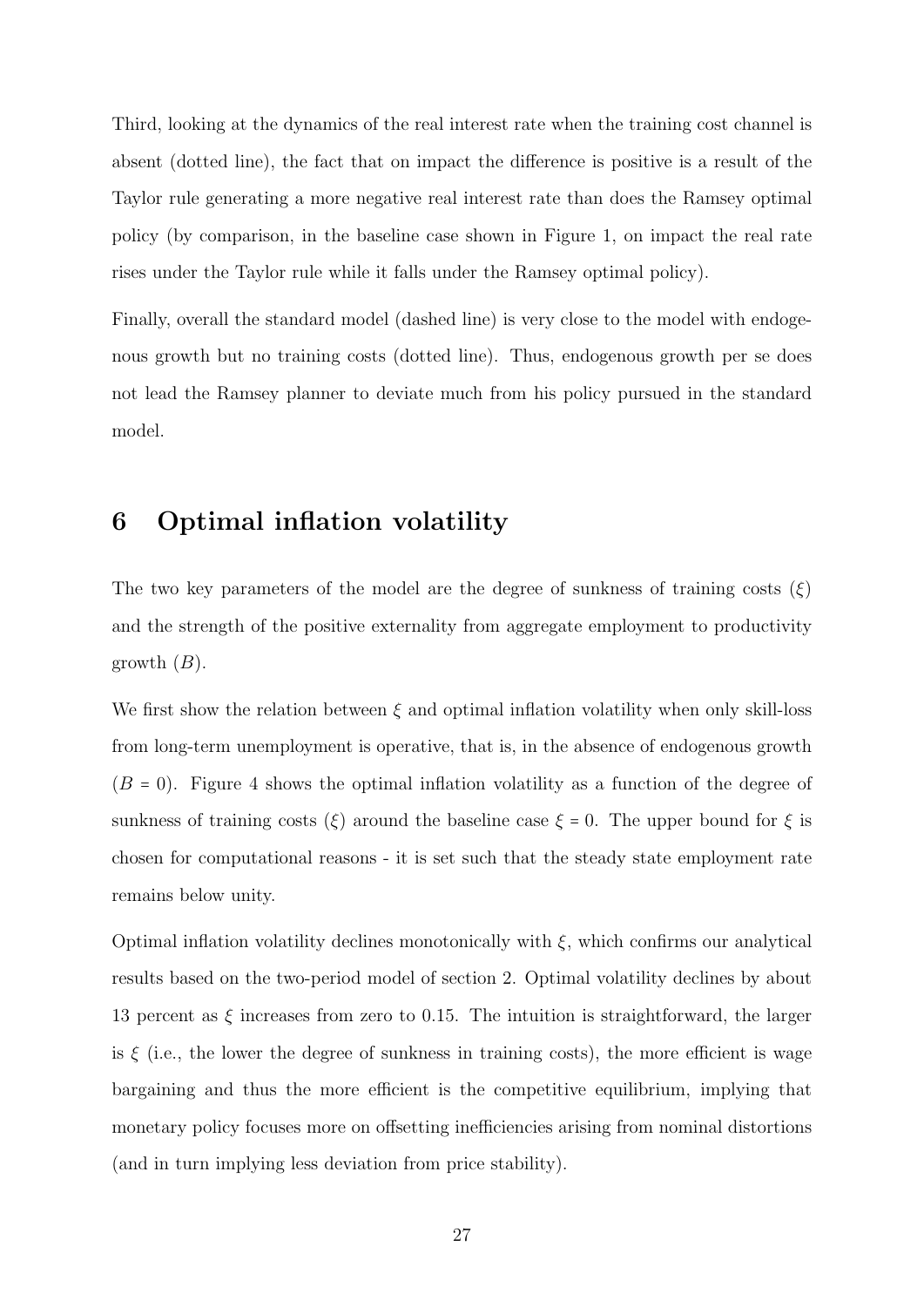

Figure 4: Sunkness of training costs and the optimal volatility of inflation.

Next, we show the relation between  $B$  and optimal inflation volatility when only learningby-doing externality is operative, that is, in the absence of skill loss from long-term unemployment (no training costs are incurred). Figure 5 shows the optimal inflation volatility as a function of the strength of the learning-by-doing externality (controlled by the parameter B in equation (16) ) around the baseline calibration  $B = 0.055$ .

Optimal inflation volatility increases monotonically with B, which also confirms our analytical results based on the two-period model of section 2. The intuition is again straightforward, the larger is  $B$  (i.e., the stronger the positive externality from aggregate employment to productivity growth), the less efficient is the competitive equilibrium, implying that monetary policy focuses less on offsetting inefficiencies arising from nominal distortions (and in turn implying greater deviations from price stability).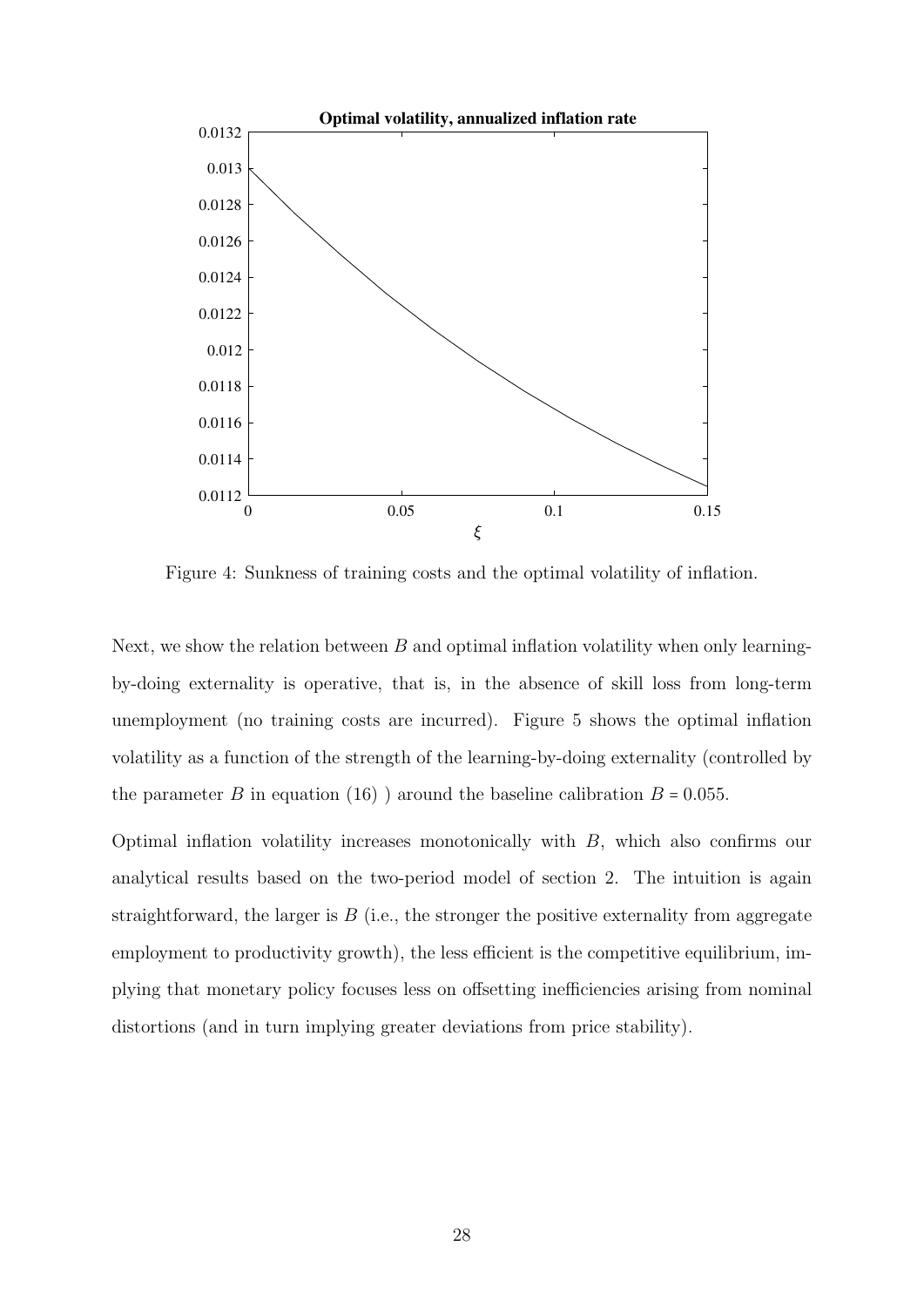

Figure 5: Learning-by-doing externality and the optimal volatility of inflation.

# 7 Concluding remarks

We analyze Ramsey optimal monetary policy in a New-Keynesian model with search and matching frictions featuring training costs due to skill loss from long-term unemployment and endogenous growth through learning-by-doing externalities. We show that the competitive equilibrium is inefficient due to two externalities, that is, firms fail to internalize the effects that hiring has on labor productivity through learning-by-doing and firms do not fully internalize the effects that hiring has on future training costs. These externalities lead to inefficient fluctuations, thereby justifying deviations from price stability in response to productivity shocks. Optimal inflation volatility is shown to be increasing in the degree of sunkness of training costs and in the strength of the learning-by-doing externality.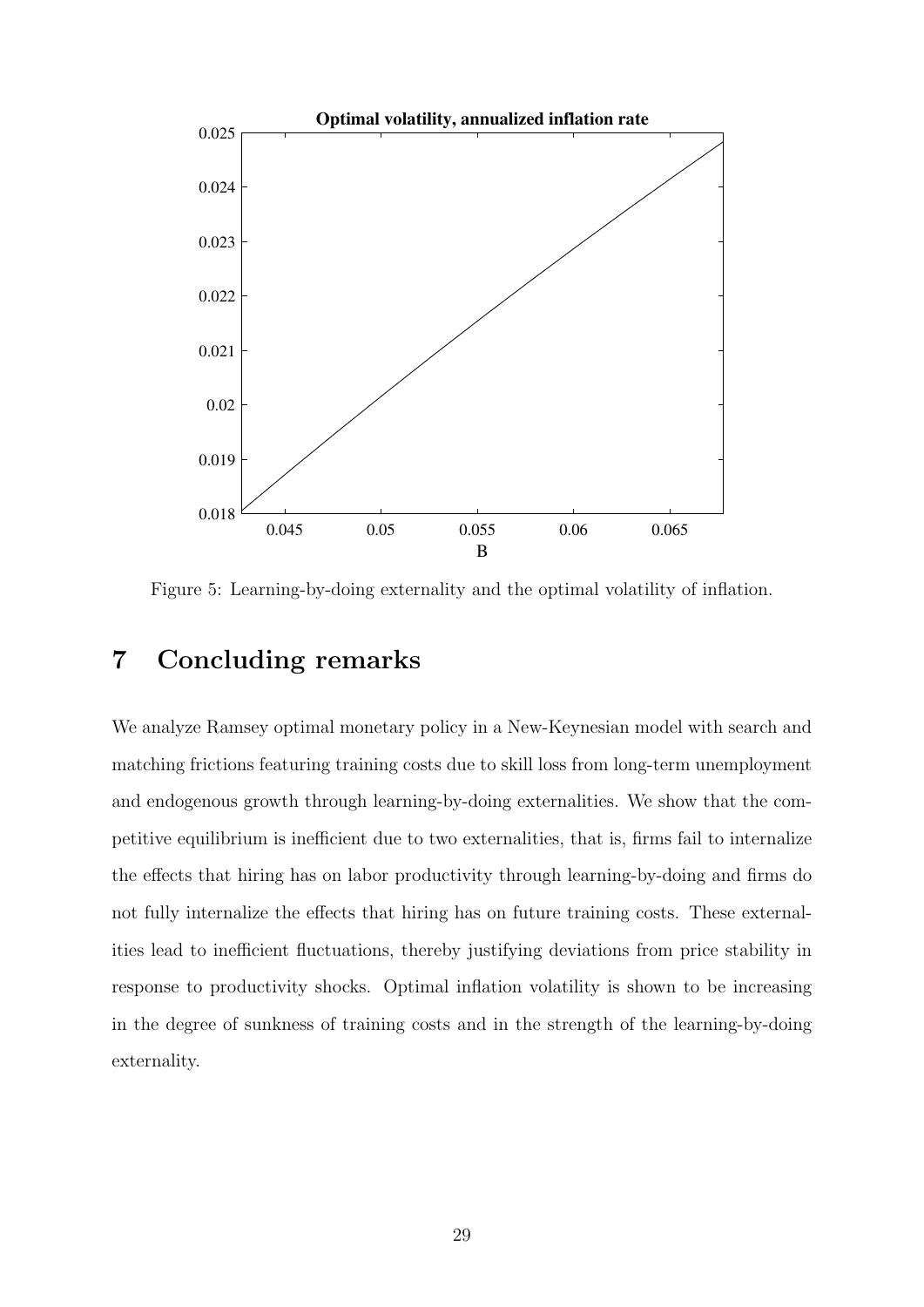# References

- ACEMOGLU, D., AND R. SHIMER (1999): "Holdups and Efficiency with Search Frictions," International Economic Review, 40, 827–849.
- Acharya, S., J. Bengui, K. Dogra, and S. Wee (2018): "Slow Recoveries and Unemployment Traps: Monetary Policy in a Time of Hysteresis," CEPR Discussion Papers 13409.
- Annicchiarico, B., and L. Rossi (2013): "Optimal monetary policy in a New Keynesian model with endogenous growth," Journal of Macroeconomics, 38, 274–285.
- BLANCHARD, O., AND J. GALÍ (2010): "Labor Markets and Monetary Policy: A New Keynesian Model with Unemployment," American Economic Journal: Macroeconomics, 2(2), 1–30.
- Cerra, V., A. Fatas, and S. C. Saxena (2020): "Hysteresis and Business Cycles," IMF Working Papers 2020/073, International Monetary Fund.
- Chang, Y., J. Gomes, and F. Schorfheide (2002): "Learning-by-Doing as a Propagation Mechanism," American Economic Review, 92(5), 1498–1520.
- Cheron, A. (2005): "Efficient v.s. equilibrium unemployment with match-specific costs," Economics Letters, 88(2), 176–183.
- ENGLER, P., AND J. TERVALA (2018): "Hysteresis and Fiscal Policy," Journal of Economic Dynamics and Control, 93, 39–53.
- Faia, E. (2009): "Ramsey Monetary Policy with Labour Market Frictions," Journal of Monetary Economics, 56(4), 570–581.
- FAIA, E., W. LECHTHALER, AND C. MERKL (2014): "Labor Selection, Turnover Costs, and Optimal Monetary Policy," Journal of Money, Credit and Banking, 46(1), 115–144.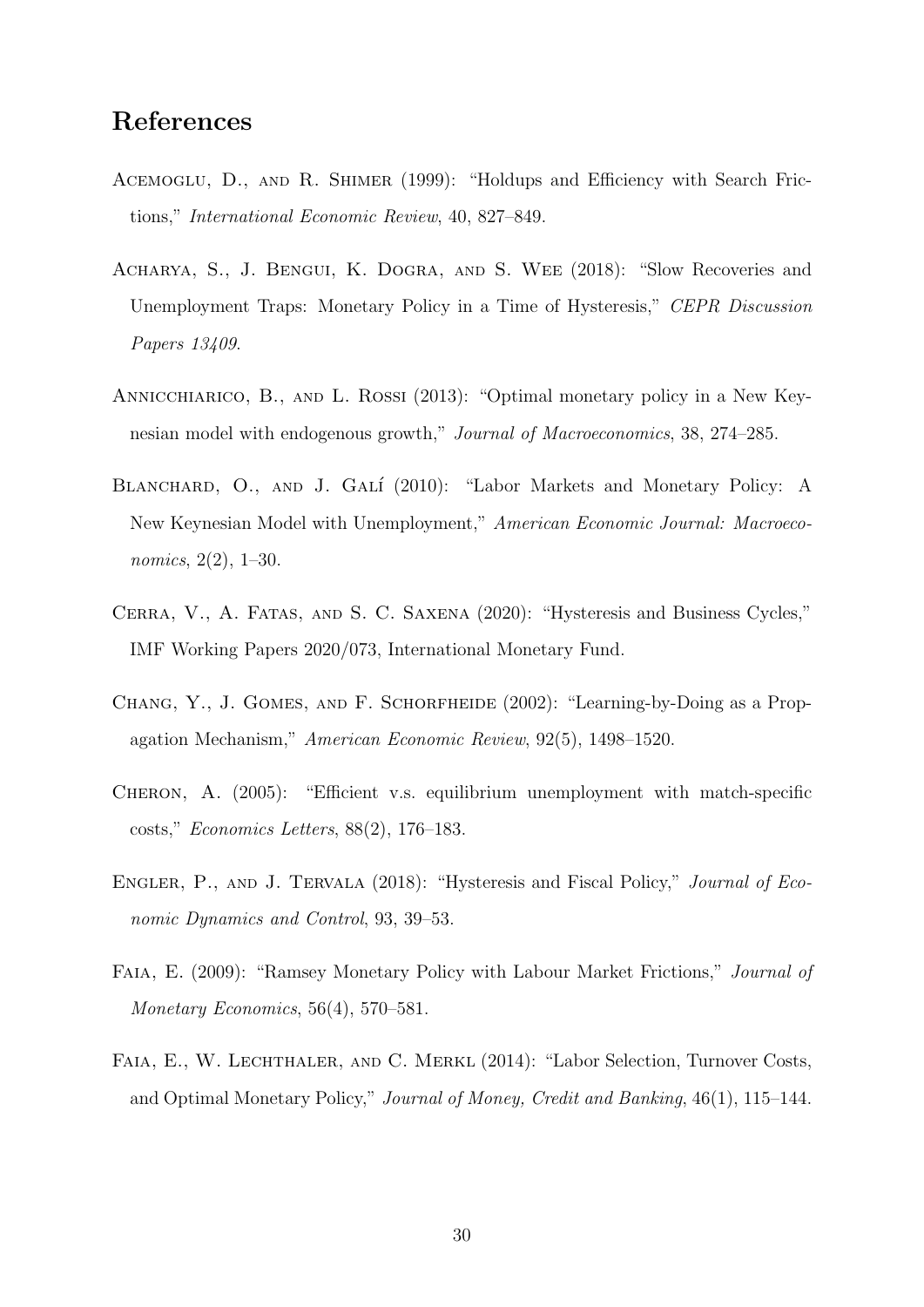- JORDA, O., S. R. SINGH, AND A. M. TAYLOR (2020): "The Long-Run Effects of Monetary Policy," NBER Working Papers 26666, National Bureau of Economic Research, Inc.
- Lechthaler, W., and D. Snower (2013): "Quadratic Labor Adjustment Costs, Business Cycle Dynamics and Optimal Monetary Policy," Macroeconomic Dynamics, 17(2), 464–475.
- Lechthaler, W., and M. Tesfaselassie (2019): "A Note on Trend Growth, Unemployment and Optimal Monetary Policy," Macroeconomic Dynamics, 23, 1703–1719.

(forthcoming): "Endogenous Growth, Skill Obsolescence and Output Hysteresis in a New Keynesian Model with Unemployment," Journal of Money, Credit, and Banking.

- Miyamoto, H. (2011): "Efficiency in a Search and Matching Model with Training Costs," Economic Modelling, 28(4), 1838–1841.
- PISSARIDES, C. (2000): *Equilibrium Unemployment Theory*. The MIT Press, Cambridge, Massachusetts, 2 edn.
- Pissarides, C. (2009): "The Unemployment Volatility Puzzle: Is Wage Stickiness the Answer?," Econometrica, 77, 1339–1369.
- Ravenna, F., and C. Walsh (2011): "Welfare-based optimal monetary policy with unemployment and sticky prices: a linear-quadratic framework," American Economic Journal: Macroeconomics, 3(2), 130–162.
- Stadler (1990): "Business Cycle Models with Endogenous Technology," American Economic Review, 80(4), 763–78.
- Thomas, C. (2008): "Search and Matching Frictions and Optimal Monetary Policy," Journal of Monetary Economics, 55, 936—-956.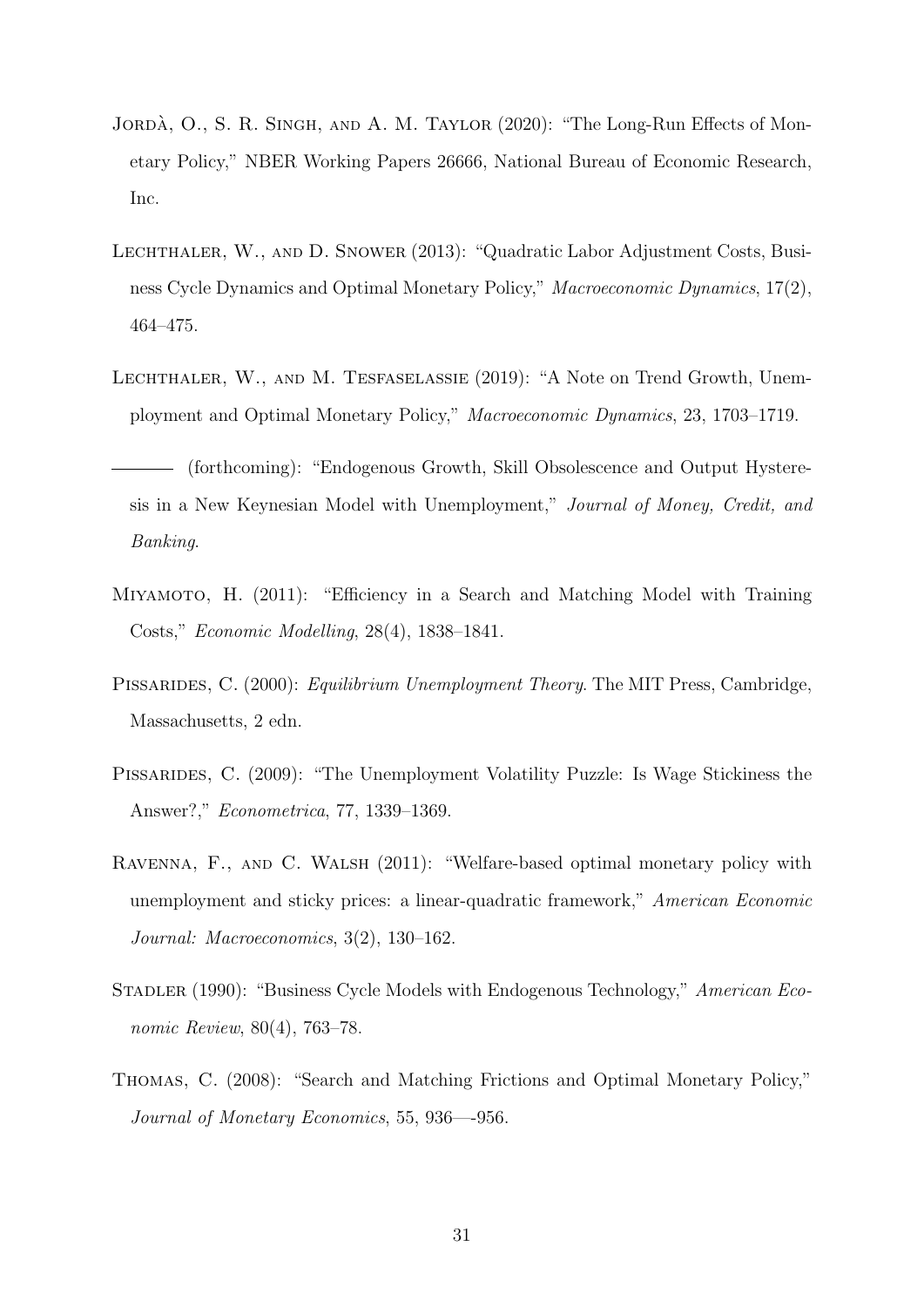# A Appendix

#### A.1 Detrended model for optimal policy

The planner's problem is to maximize

$$
\Pi_t = E_t \sum_{i=t} \beta^{i-t} \log C_i,\tag{A.1}
$$

subject to the three constraints

$$
N_t = (1 - \delta)N_{t-1} + \mu (1 - (1 - \delta)N_{t-1})^{\alpha} V_t^{1-\alpha}
$$
\n(A.2)

$$
C_t = a_t H_t N_t - H_t \kappa V_t - H_t \chi \left[ 1 - \mu \left( 1 - (1 - \delta) N_{t-2} \right)^{\alpha - 1} V_{t-1}^{1 - \alpha} \right] \left( 1 - N_{t-2} \right)
$$
  
 
$$
\star \mu \left( 1 - (1 - \delta) N_{t-1} \right)^{\alpha - 1} V_t^{1 - \alpha} \tag{A.3}
$$

$$
H_{t+1} = (1 - \delta_H + BN_t) H_t
$$
 (A.4)

This is equivalent to maximizing

$$
\Pi_t = E_t \sum_{i=t} \beta^{i-t} \left( \log c_i + \log H_i \right),\tag{A.5}
$$

subject to the constraints

$$
N_t = (1 - \delta)N_{t-1} + \mu (1 - (1 - \delta)N_{t-1})^{\alpha} V_t^{1-\alpha}
$$
\n(A.6)

$$
c_t = a_t N_t - \kappa V_t - \chi \left[ 1 - \mu \left( 1 - (1 - \delta) N_{t-2} \right)^{\alpha - 1} V_{t-1}^{1 - \alpha} \right] \left( 1 - N_{t-2} \right)
$$
  
 
$$
\star \mu \left( 1 - (1 - \delta) N_{t-1} \right)^{\alpha - 1} V_t^{1 - \alpha} \tag{A.7}
$$

$$
\Gamma_{H,t+1} = (1 - \delta_H + BN_t) \tag{A.8}
$$

The problem is still not stationary because the object function contains H which is not stationary. Thus our goal is to split the objective into a part that is stationary  $(\Pi'_t)$  and a remaining part that only depends on current  $H_t$  (which is predetermined state variable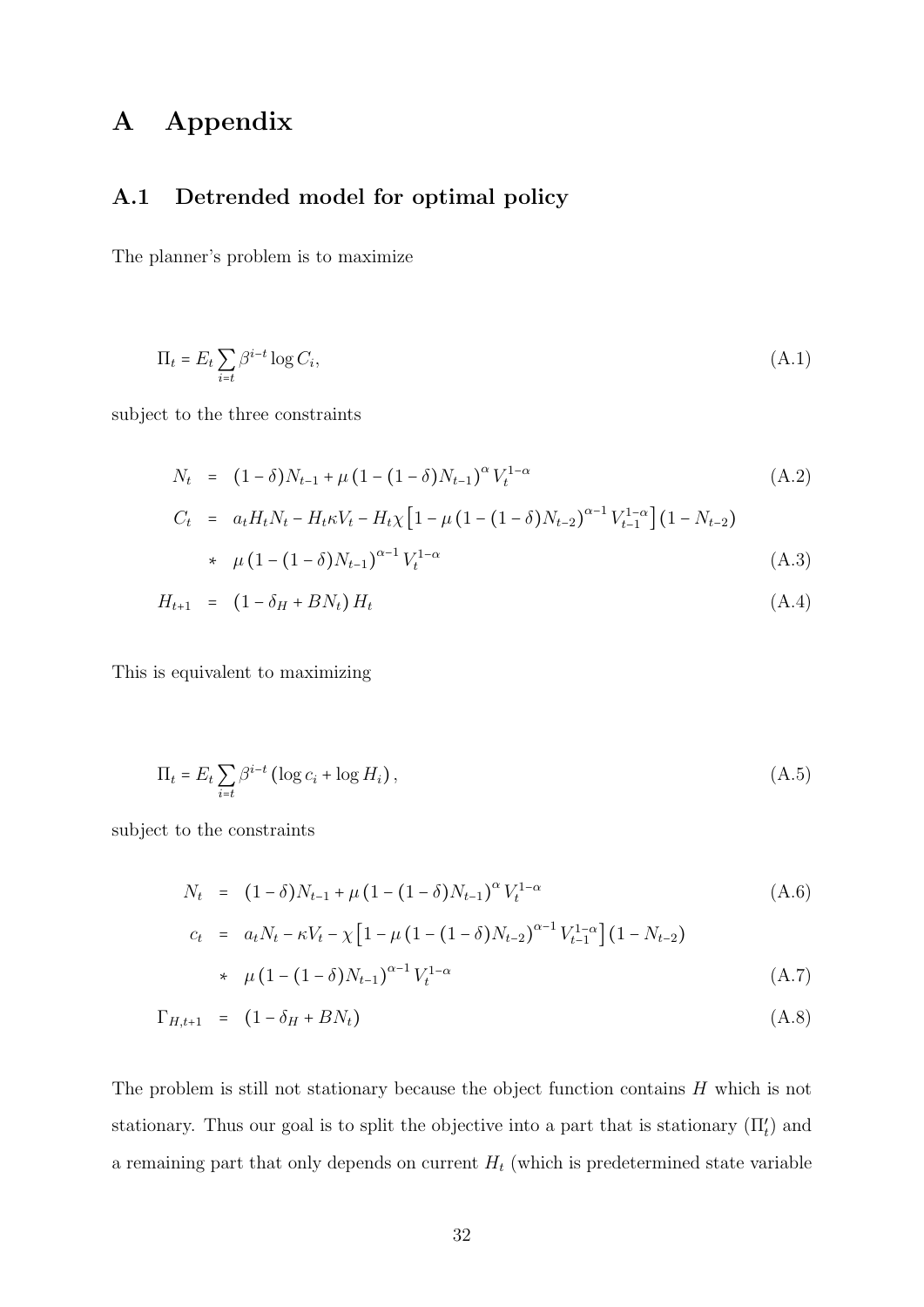as of period  $t$ ). So let us use the transformation

$$
\Pi_t = \Pi'_t + \lambda \log H_t
$$

where the transforming factor  $\lambda$  has still to be determined such that it makes  $\Pi'_t$  stationary. Reformulating the above equation

$$
\Pi'_{t} = \Pi_{t} - \lambda \log H_{t}
$$
\n
$$
= \log c_{t} + \log H_{t} - \lambda \log H_{t} + \beta \Pi_{t+1}
$$
\n
$$
= \log c_{t} + (1 - \lambda) \log H_{t} + \beta \lambda \log H_{t} - \beta \lambda \log H_{t} + \beta \Pi_{t+1}
$$
\n
$$
= \log c_{t} + (1 - \lambda + \beta \lambda) \log H_{t} - \beta \lambda \log \frac{H_{t+1}}{\Gamma_{H,t+1}} + \beta \Pi_{t+1}
$$
\n
$$
= \log c_{t} + (1 - \lambda + \beta \lambda) \log H_{t} - \beta \lambda \log \frac{1}{\Gamma_{H,t+1}} + \beta (\Pi_{t+1} - \lambda H_{t+1})
$$
\n
$$
= \log c_{t} + (1 - \lambda + \beta \lambda) \log H_{t} + \beta \lambda \log \Gamma_{H,t+1} + \beta (\Pi'_{t+1})
$$

in the last equation we still have included the nonstationary term  $H_t$ , which would cause problems since  $H_{t+1}$  is contained in  $\Pi'_{t+1}$  and so on. However, if  $1 - \lambda + \beta \lambda = 0$ , then the  $H_t$  drops out (also out of future terms) and thus  $\Pi'_t$  becomes stationary. Thus the condition for stationarity of  $\Pi'_{t}$  is  $\lambda = 1/(1 - \beta)$ , and then the planner's goal to maximize  $\Pi_t$  is equivalent to maximize

$$
\Pi'_{t} = \log c_{t} + \frac{\beta}{1-\beta} \log \Gamma_{H,t+1} + \beta \left( \Pi'_{t+1} \right) + \lambda \log H_{t}
$$

and since  $H_t$  is predetermined, i.e., out of the control of the planner at time t, this is equivalent to maximizing

$$
\Pi'_{t} = \log c_{t} + \frac{\beta}{1-\beta} \log \Gamma_{H,t+1} + \beta \left( \Pi'_{t+1} \right)
$$

#### A.2 Limiting cases

This appendix shows complementary figures that illustrate the full impulse responses for generating Figure 3.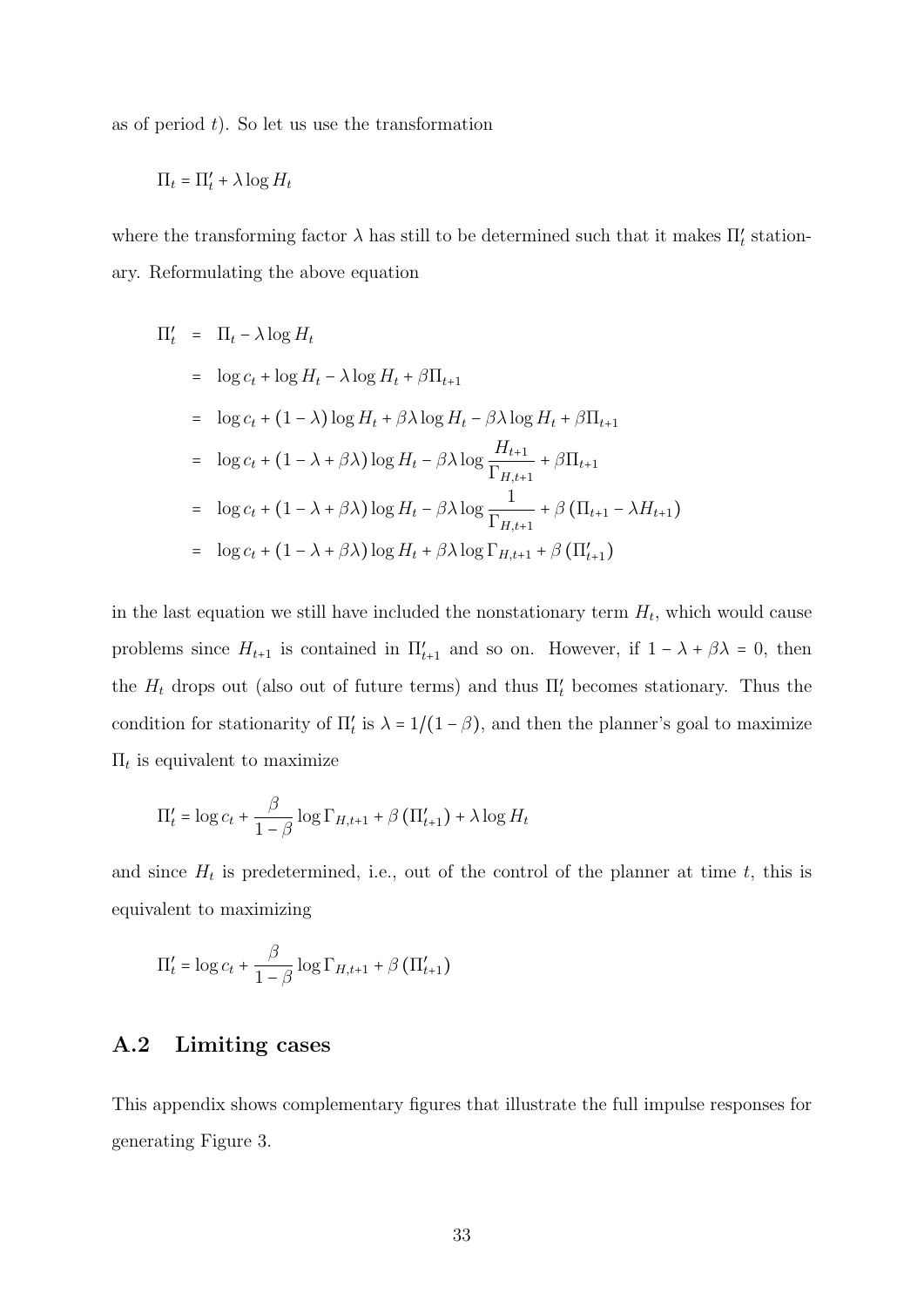

Figure 6: Impulse response to a temporary rise in labor productivity. Shutting down endogenous growth.